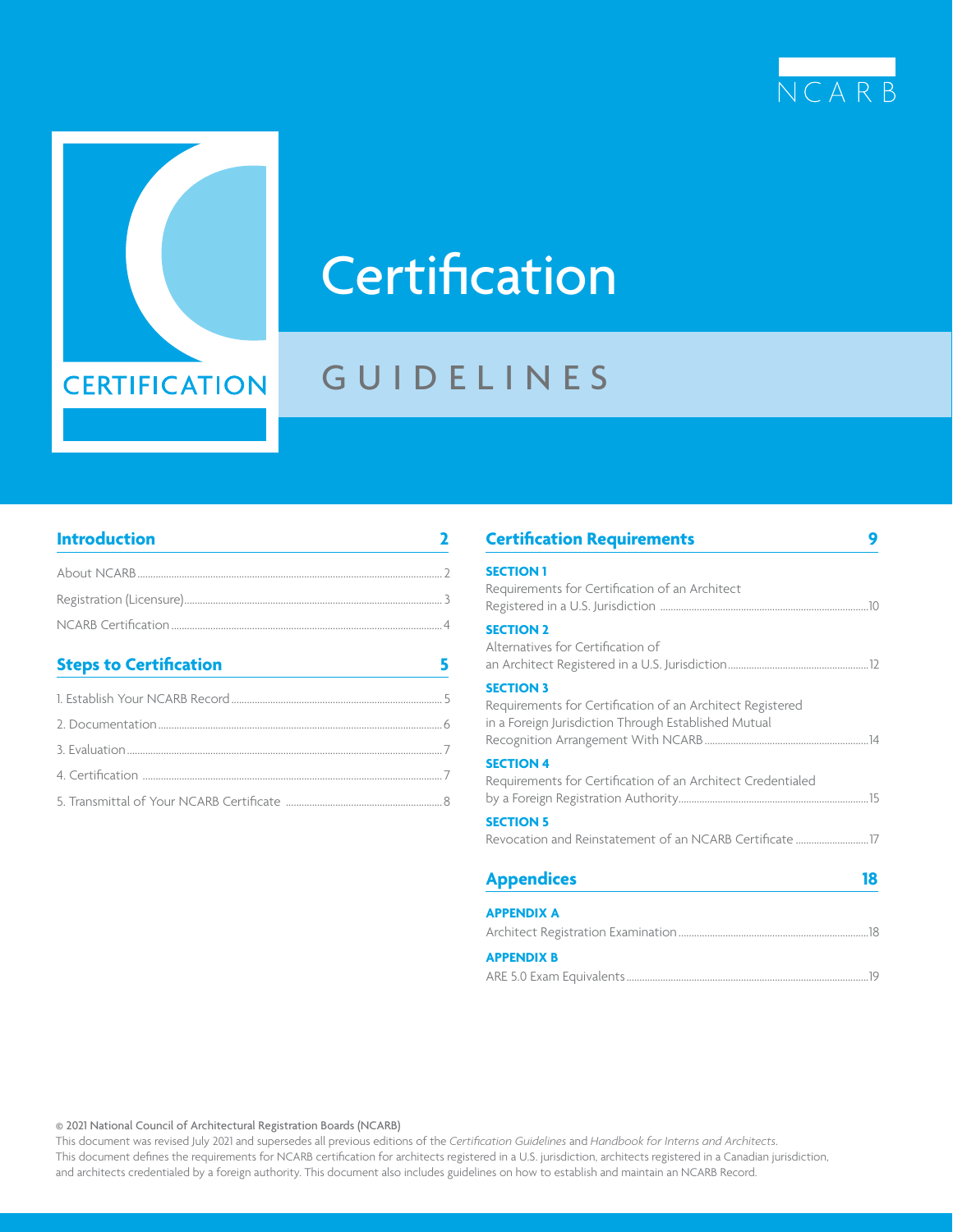## <span id="page-1-0"></span>About NCARB

The National Council of Architectural Registration Boards (NCARB) is a global leader in architectural regulation, dedicated to helping professionals reach their career goals, providing key data about the path to licensure, and protecting the public's health, safety, and welfare.

We are a nonprofit organization made up of the architectural licensing boards of 55 states and territories. While each jurisdiction is responsible for regulating the practice of architecture within its borders, NCARB

### **NCARB MISSION**

NCARB, in collaboration with licensing boards, facilitates the licensure and credentialing of architects to protect the health, safety, and welfare of the public.

develops and administers national programs for licensure candidates and architects to ensure they have the mobility to go wherever their career takes them.

To accomplish this, NCARB recommends and encourages national requirements for architectural licensure. We develop and recommend standards for the 55 licensing boards, who then issue licenses to applicants who meet their specific registration requirements.

## **NCARB SERVICES**

NCARB exists to help you advance from student to practicing architect, so our services span the many phases of your career—think of us as your professional guide. Whether you're navigating the Architectural Experience Program® (AXP®), completing the Architect Registration Examination® (ARE®), or earning your NCARB Certificate, NCARB is here to help.

And with our secure digital filing system, we can store all your major milestones, including official transcripts, employment history, examination successes, and more—a safe record of all of your achievements and accomplishments, ready to be sent to the jurisdiction of your choice.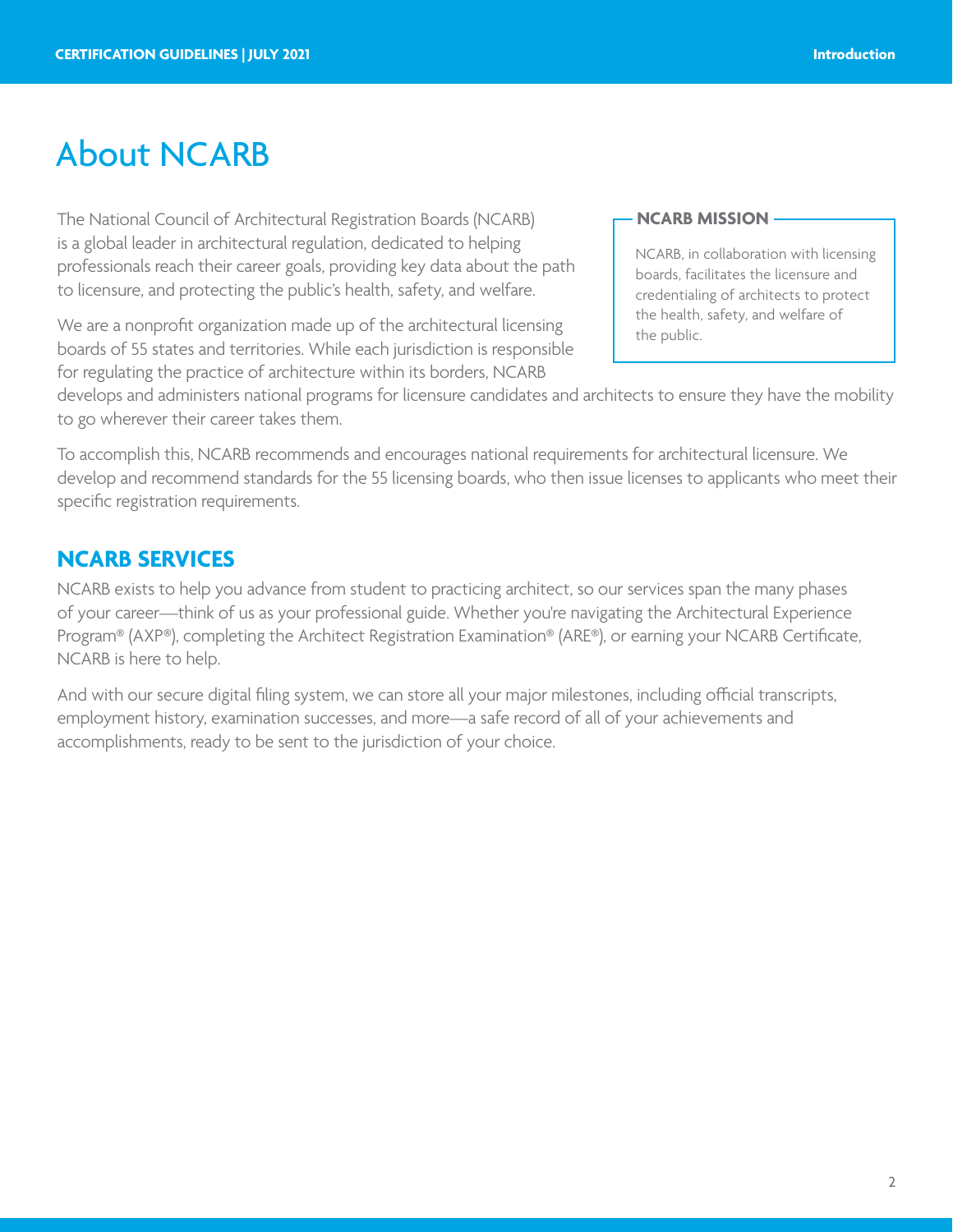## <span id="page-2-0"></span>Registration (Licensure)

Before you can officially call yourself an architect, you have to earn your license. Once you do, you'll prove to your firm and your community that you're able to protect the health, safety, and welfare of those who live and work in the built environment. Each licensing board has its own set of requirements, but navigating them doesn't have to be complicated. NCARB has developed a number of tools and resources to help you succeed in meeting your jurisdiction's licensure requirements in the following three areas:

### **LICENSURE/REGISTRATION**

NCARB uses the words "licensure" and "registration" interchangeably when talking about the process of becoming an architect.



## **EDUCATION**

The recommended first step to becoming an architect is finding a school that offers a professional degree in architecture from a program accredited by the [National Architectural](http://www.naab.org/home)  [Accrediting Board](http://www.naab.org/home) (NAAB) or the [Canadian Architectural Certification Board](http://cacb.ca/en/home/) (CACB).

With over 130 schools to choose from, the NAAB can help you find a school that fits your vision—or you can take advantage of the other education requirements that some jurisdictions offer. More information about starting your education in architecture can be found in th[e](https://www.ncarb.org/sites/default/files/Main%20Website/Data%20&%20Resources/Guidelines/EducationGuidelines.pdf) *[Education Guidelines](https://www.ncarb.org/sites/default/files/Main%20Website/Data%20&%20Resources/Guidelines/EducationGuidelines.pdf)*.



## **EXPERIENCE**

Licensure candidates also have to gain experience under the supervision of a practicing architect. The AXP provides the framework to guide you through earning and recording your professional experience—covering everything from site design to project management. And you can start reporting experience after graduating high school or an equivalent.

We know you'll be busy learning the ins and outs of architecture. That's why we offer a number of tools—including a free mobile app—that can help you log experience hours and understand the program requirements. And since completing the AXP is a core component for certification, you'll be on your way to earning your NCARB Certificate, too.

More information about earning experience can be found in the *[AXP Guidelines](http://www.ncarb.org/Experience-Through-Internships/Resources-for-Interns/~/media/Files/PDF/Guidelines/AXP-Guidelines.ashx)*.



## **EXAMINATION**

Another key part of becoming an architect is demonstrating your knowledge and skills through the ARE. With exam divisions that are designed to reflect the current profession, the ARE assesses your competency to practice architecture independently. Passing the exam is another big step toward finally getting that license.

Whenever you need a helping hand, our tips, guides, and inspiring success stories are there to make sure you have what you need to get it done. To learn more about the exam, each division, and tips to start planning, read this document and the *[ARE Guidelines](https://www.ncarb.org/sites/default/files/ARE-5-Guidelines.pdf)*.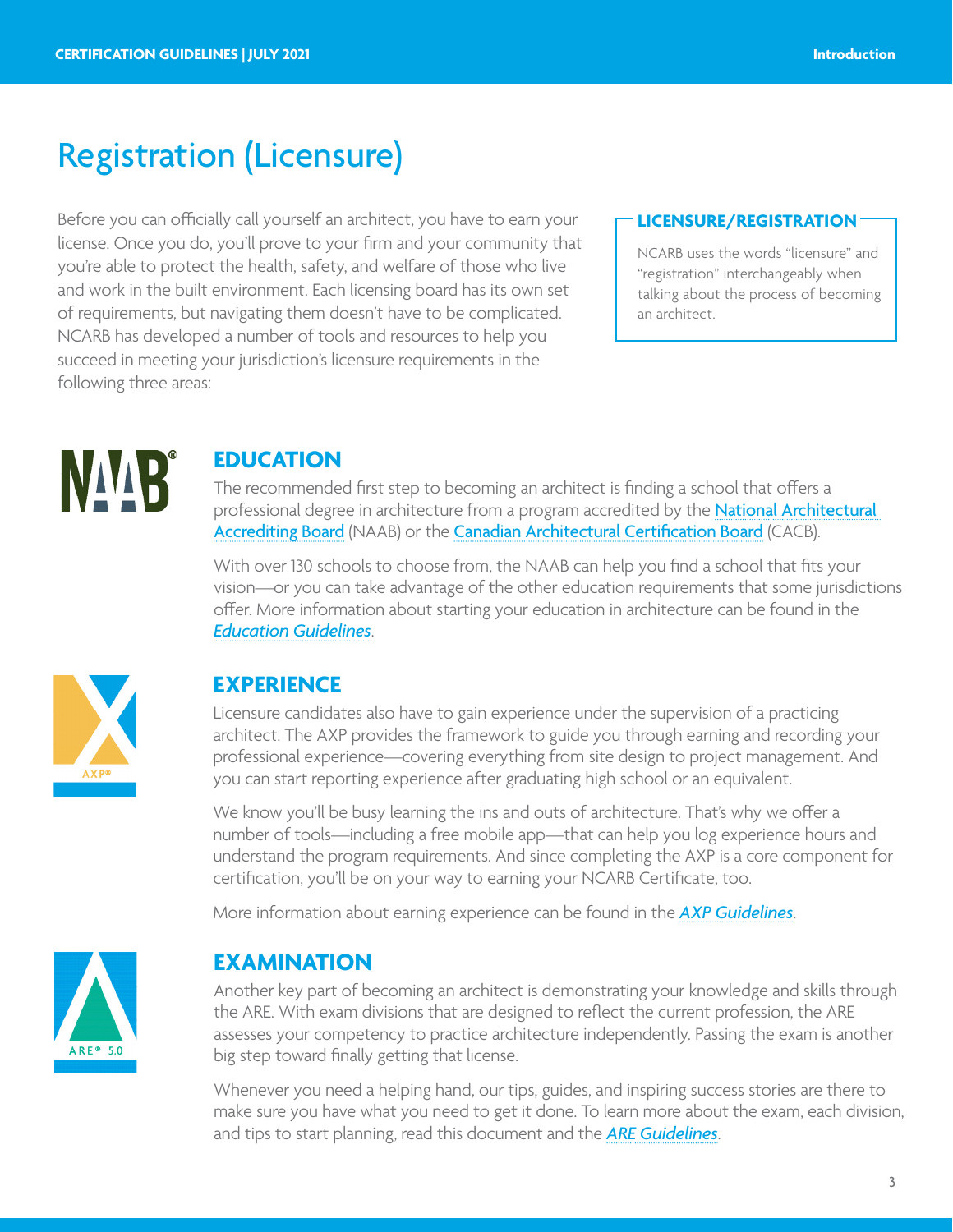## <span id="page-3-0"></span>NCARB Certification

Following initial licensure, obtaining an NCARB Certificate ensures you can get the most out of your career in architecture. It provides mobility and signifies that you have met the national standards that guide the 55 licensing boards. With an NCARB Certificate in hand, it's simpler to get licensed across jurisdictions—allowing you the freedom and flexibility to pursue your career and connect with clients regardless of location.



## **BENEFITS OF THE CERTIFICATE**

Once you've earned your NCARB Certificate, you can take advantage of all the following benefits:

### **NCARB CREDENTIAL**

Obtaining and maintaining an NCARB Certificate demonstrates that you've met national standards. You can now use the letters "NCARB" after your name.

### **RECIPROCITY**

The Certificate streamlines the process for obtaining a license in a new jurisdiction.

### **MOBILITY**

Gaining reciprocity in multiple jurisdictions allows you the freedom to go wherever the work takes you.

### **COMPETITIVE EDGE**

Setting yourself apart from other architects can be key for your career; the greater flexibility you'll enjoy as a Certificate holder is often an important factor for firms when hiring and promoting.

### **SECURITY**

As an NCARB Certificate holder, you don't have to worry about record keeping—all your information is stored on our secure server, ready whenever you need it.

### **FREE CONTINUING EDUCATION**

Earning continuing education hours in Health, Safety, and Welfare (HSW) has never been easier, thanks to NCARB's online [Continuum Education Program](https://ce.ncarb.org/)—free for Certificate holders!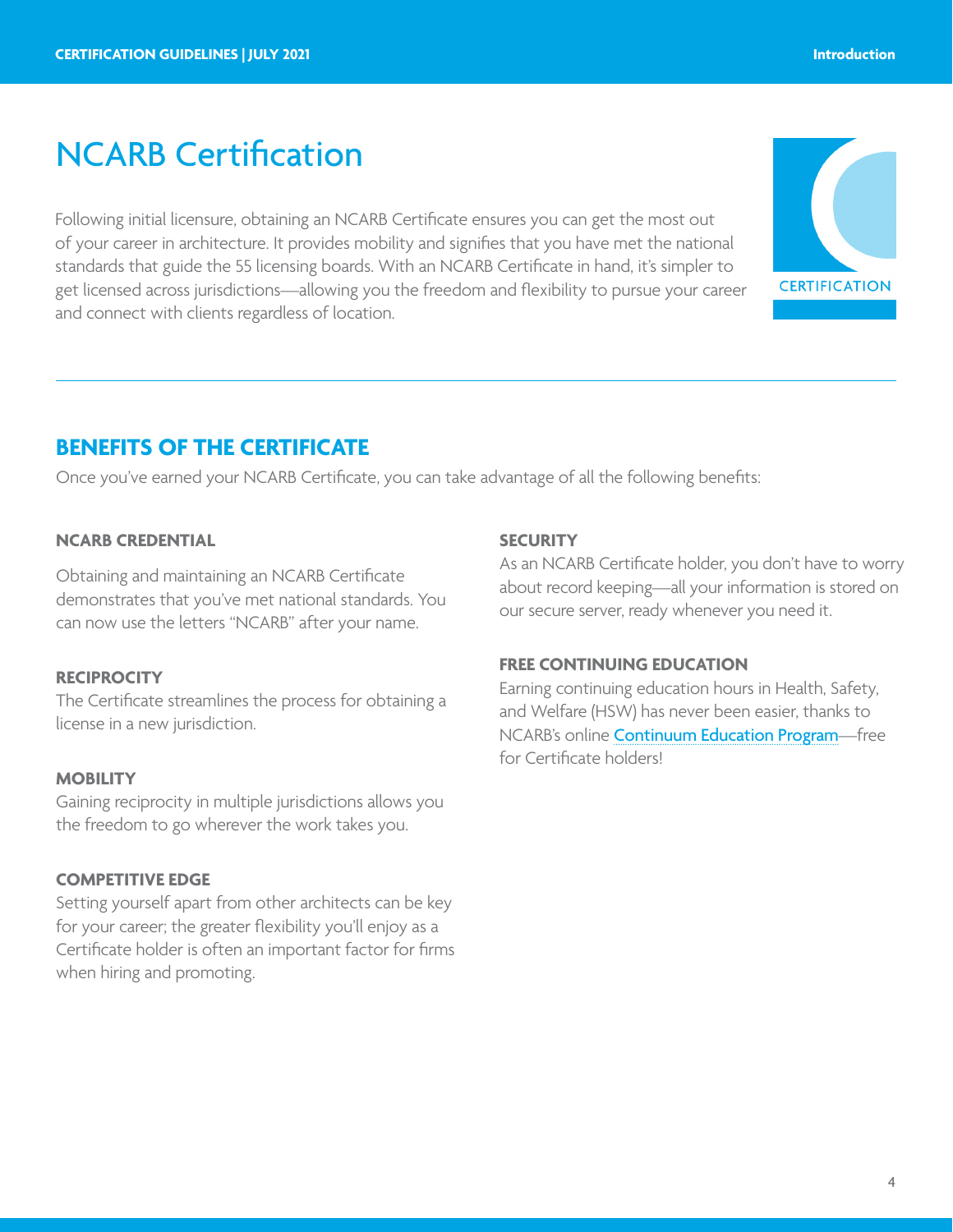## <span id="page-4-0"></span>**1. ESTABLISH YOUR NCARB RECORD**

To create your NCARB Record, go to the [My NCARB](https://my.ncarb.org/Home/) section on www.ncarb.org, and click on "Create New Account." Once you have established your account, add the NCARB Record service. If you are interrupted in the process or need additional information to complete the application, you can save it and return later. In order to receive your NCARB Record number, you must complete the application and submit payment. Once you click "Submit," you will receive two emails. The first will confirm receipt of your payment. The second will assign your NCARB Record number and provide further instructions.

### **MAINTAINING YOUR NCARB RECORD**

You must maintain an active Record to maintain an active NCARB Certificate. You must renew your NCARB Record annually by completing an annual renewal form and submitting a fee.

All renewals and reactivations can be submitted online through My NCARB. Notify NCARB promptly of any change to your mailing and email address or update your account through "My NCARB." Monitor your NCARB Record status online through [My NCARB](https://my.ncarb.org/Home/). This will allow you to make sure processes are taking place in a timely manner.

### If you have applied for an NCARB Record in the past, please do not reapply. You should reactivate your existing Record by going to My [NCARB](https://my.ncarb.org/Home/) online and selecting the Annual Renewal option.

### **ALREADY HAVE A RECORD?**

If you already have an NCARB Record, you can apply for the NCARB Certificate by clicking the "Certify Me" button in your Record, adding your license to the "Registration" tab, or by contacting **[NCARB Customer Service](https://www.ncarb.org/contact)**.

### **NCARB FEES**

Please refer to the NCARB schedule of fees on our [Fees Page](http://www.ncarb.org/Certification-and-Reciprocity/Standard-Path-to-Certification/Certification-Fees.aspx) for establishing and maintaining your NCARB Record. All fees are subject to change and are non-refundable unless otherwise noted.

Throughout your career, your Record becomes a detailed, verified account of your education, experience, and examination used to establish qualification for licensure and certification. Your NCARB Record is confidential and maintained on a secure server. The contents may only be discussed with the Record holder directly or provided to the registration board identified by the Record holder.

Establishing a Record is essential for documenting the AXP and accessing the ARE. Your NCARB Record gives you access to the online reporting system for the timely and accurate reporting of AXP experience. It is also the first step for those seeking eligibility to take the ARE, or for foreign-educated applicants who are having their education evaluated through the Education Evaluation Services for Architects (EESA).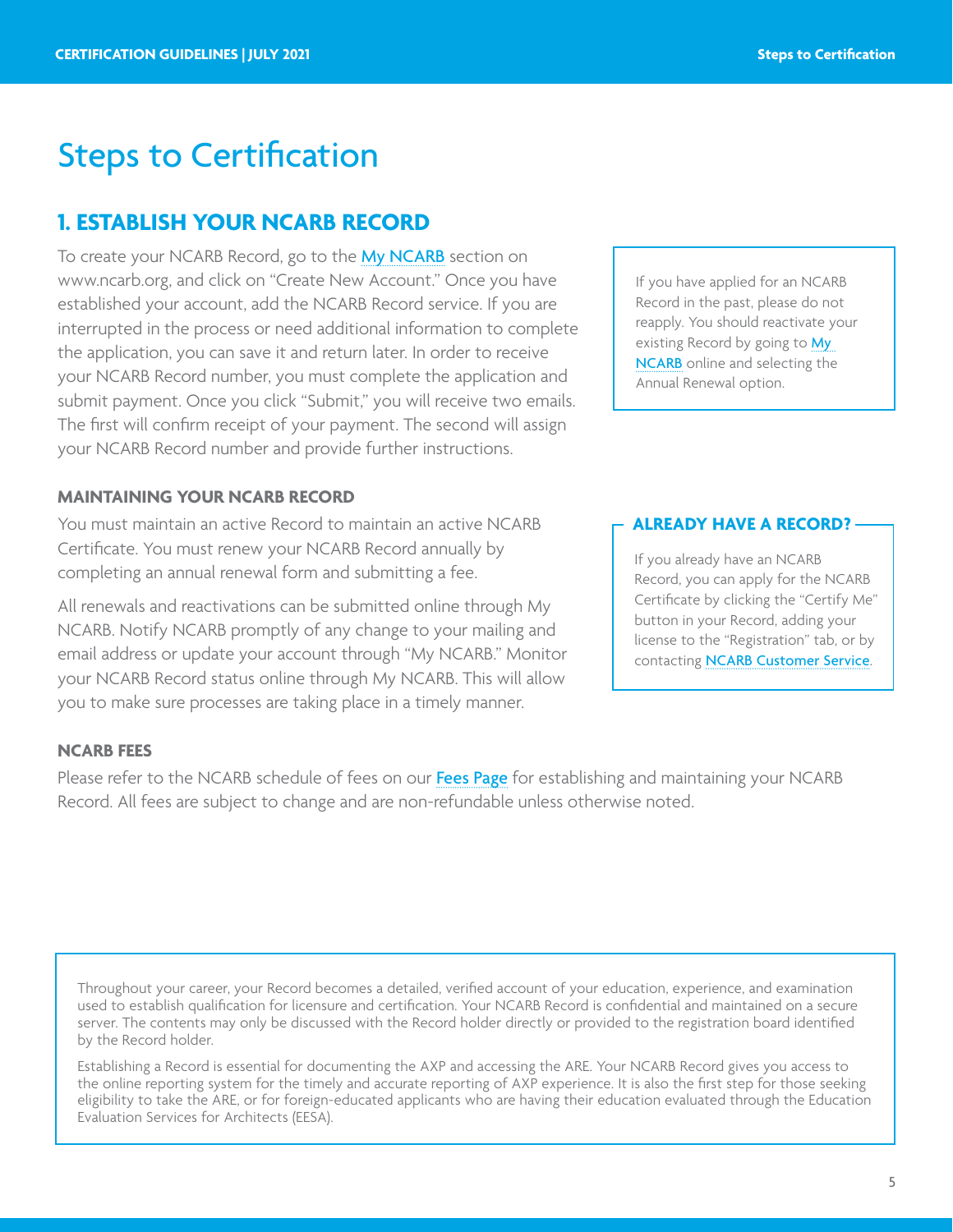## <span id="page-5-0"></span>**2. DOCUMENTATION**

As a registered architect establishing your NCARB Record for the purpose of applying for an NCARB Certificate, you must document the following:

### **EDUCATION**

You must document completion of a professional degree in architecture from a NAAB-accredited program to satisfy the education requirement for NCARB certification by requesting that an official copy of your final transcript(s) be delivered directly from the school(s) to NCARB.

Download and mail the transcript request forms and any associated fee to your school(s). NCARB will only accept official transcripts submitted by the school.

If you do not hold a professional degree in architecture, refer to the Alternative to the Education Requirement in Section 2.2 of this document.

#### **PLEASE NOTE**

NCARB will provide you with a summary of your NCARB Record, but will not make the individual documents that comprise your Record available to you. The documents submitted to NCARB are authenticated though our evaluation processes, and these verified documents will only be released to a registration board in support of licensure.

### **EXPERIENCE**

You must document completion of the Architectural Experience Program (AXP) to satisfy the experience requirement for NCARB certification. The *AXP Guidelines* describe the specific experience requirements including experience settings, categories, areas, and experience hour minimums and maximums. The online reporting system allows you to document your experience directly in your NCARB Record through [My NCARB](https://my.ncarb.org/Home/).

If you are unable to complete the AXP, you may refer to the Alternative to the Experience Requirement in Section 2.3 of this document.

### **EXAMINATION**

You must have completed the Architect Registration Examination (ARE), or its then-current predecessor (se[e](#page-18-0) [Appendix B](#page-18-0)) to satisfy the examination requirement for NCARB certification. NCARB will request an official examination history report from the registration board where you were initially licensed.

#### **REGISTRATION**

You must hold an active registration in good standing in a U.S. or Canadian jurisdiction. NCARB will need an official history report from the registration board where you were initially licensed.

Some boards charge a fee to process an examination history report and official registration. If this fee is required, you are responsible for any external fees required to retrieve the supporting documents needed for the certification process.

If you established your NCARB Record as a licensure candidate, please notify NCARB when you receive your initial registration in order to proceed with certification. You can do this by adding your license under the registration tab, clicking the "Certify Me" button, renewing your Record, or contacting customer service.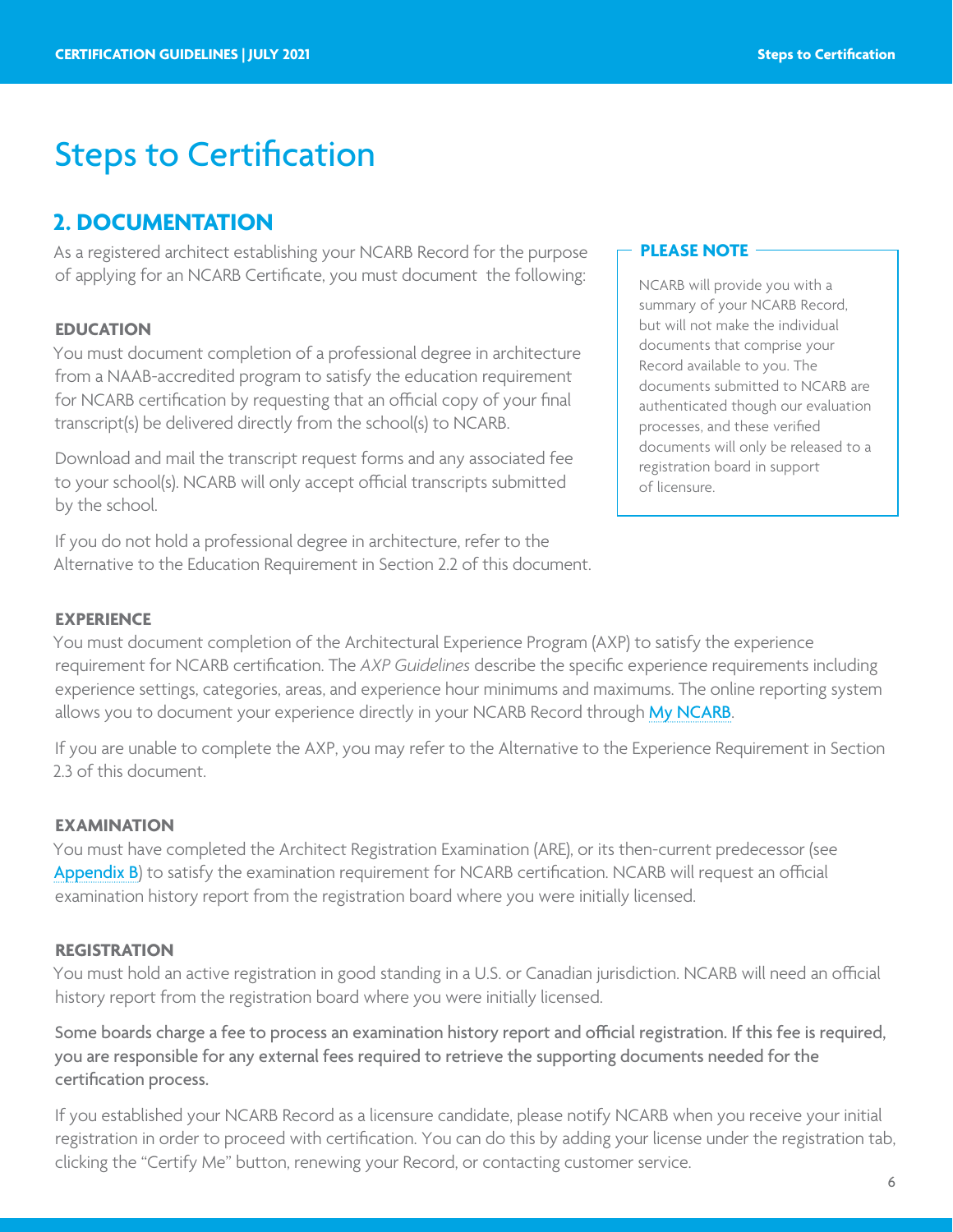## <span id="page-6-0"></span>**3. EVALUATION**

Once NCARB has received all of the requested documentation from educational institutions, employers, references, and/or registration boards, your Record will be evaluated.

- If you are an architect and meet the requirements for the Certificate, you will be approved and notified of your Certificate number. You will be required to update your professional activity since the date of your application and pay any remaining fee(s) prior to certification.
- If you are an architect and do not meet the requirements for the Certificate, NCARB will notify you of any deficiencies and will advise you on how to satisfy them. Certain jurisdictions may accept a non-certified record in support of your application for reciprocal licensure. Please review the *individual board registration* [requirements](https://www.ncarb.org/get-licensed/licensing-requirements-tool) to determine the specific requirements for reciprocal registration in any U.S. jurisdiction.

## **4. CERTIFICATION**

By earning the NCARB Certificate, NCARB recommends to all registration authorities that you be granted registration without further qualification. All U.S. and Canadian jurisdictions recognize the NCARB Certificate as conclusive evidence of your eligibility for registration. You must be registered in a jurisdiction before you are qualified to practice there.

The NCARB Certificate is an individual credential. By obtaining and maintaining the NCARB Certificate, you have demonstrated that you have met the established standards for certification. Once you have obtained an NCARB Certificate, you may use the letters "NCARB" after your name. Please note, the NCARB logo is reserved solely for use by NCARB. There is no accepted means of using the NCARB logo or designation in association with a firm.

### **NCARB CERTIFICATE MAINTENANCE AND RENEWAL**

To keep your Certificate active, you must submit an annual report of professional activities during the preceding year and renew your NCARB Record by paying the annual renewal fee. You must also maintain an active registration with a U.S. or Canadian jurisdiction.

Prior to your renewal date each year, NCARB will send you a statement indicating the renewal fee, including an NCARB Annual Renewal Report. The fee and the report are due on or before the indicated Record expiration date. The Annual Renewal Report becomes part of your NCARB Record.

Note: All renewals and reactivations can be submitted online through [My NCARB](https://my.ncarb.org/Home/). Notify NCARB promptly of any change to your name, mailing address, and email address.

### **LAPSE OF NCARB CERTIFICATE**

Your Certificate will lapse if you:

- Fail to file the Annual Renewal Report;
- Fail to pay the renewal fee;
- Have not made payment (or have made insufficient payment) for NCARB services performed; or
- Failed to maintain at least one current and valid registration with a U.S. or Canadian jurisdiction.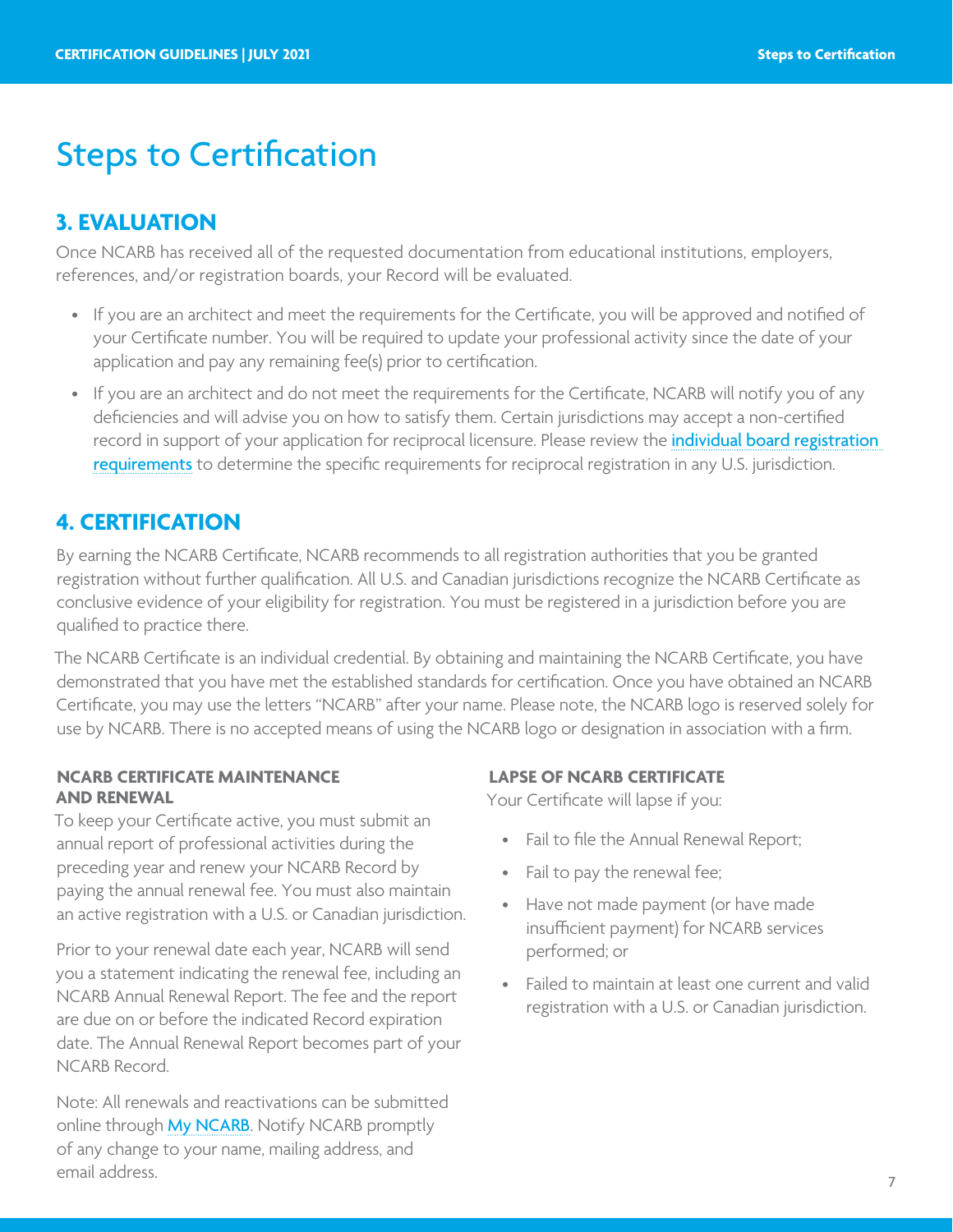### <span id="page-7-0"></span>**NCARB CERTIFICATE REACTIVATION**

If your NCARB Record or Certificate has lapsed, you will be required to pay a reactivation fee and the current renewal fee for each year the Record or Certificate lapsed, up to \$1,100. If you are reactivating a lapsed Certificate, you must also submit proof of active registration with a U.S. or Canadian jurisdiction prior to reactivation.

To reactivate your NCARB Record or Certificate, go to [My NCARB](https://my.ncarb.org/Home/) online and select "Annual Renewals" through your NCARB Record.

## **5. TRANSMITTAL OF YOUR NCARB CERTIFICATE**

Registration boards are required to examine and maintain a record of the qualifications of each applicant for registration. To satisfy this requirement, a complete copy of your active NCARB Record will be transmitted as requested to a jurisdiction to support your application for initial or reciprocal registration. All U.S. registration boards accept the NCARB Record for initial registration, and many require the NCARB Certificate for reciprocal registration. Some registration boards may accept a non-certified record transmitted by NCARB in support of an application for reciprocal registration.

NCARB will transmit current and valid NCARB Records to any U.S. registration board, or to any foreign registration authority with whom NCARB has an agreement for mutual reciprocity, upon your request and payment of the transmittal fee.

### **PLEASE NOTE**

- Transmittal of your Record in support of registration is only available for active Record holders.
- NCARB will only transmit your Record to a single jurisdiction in support of initial registration.
- NCARB will only transmit your Record to additional jurisdictions in support of reciprocal registration through the NCARB Certificate program.

### **JURISDICTIONAL REQUIREMENTS**

When you request transmittal of your NCARB Record to a U.S. or Canadian jurisdiction, NCARB will try to inform you of any additional requirements that exist for that jurisdiction. However, you should confirm specific requirements directly with the jurisdiction prior to seeking registration. Please review the **Registration** [Board Licensing Requirements](http://www.ncarb.org/Getting-an-Initial-License/Registration-Board-Requirements.aspx) on www.ncarb.org to determine the specific requirements for reciprocal registration in any jurisdiction.

### **TRANSMITTAL REQUESTS**

To authorize NCARB to transmit your Record, go to [My NCARB](https://my.ncarb.org/Home/) and select "Request a Transmittal" to access instructions on transmitting your Record to the U.S. or Canadian jurisdiction of your choice. If you cannot access this online service or need assistance with your request, please contact [customerservice@ncarb.org](mailto:customerservice%40ncarb.org?subject=).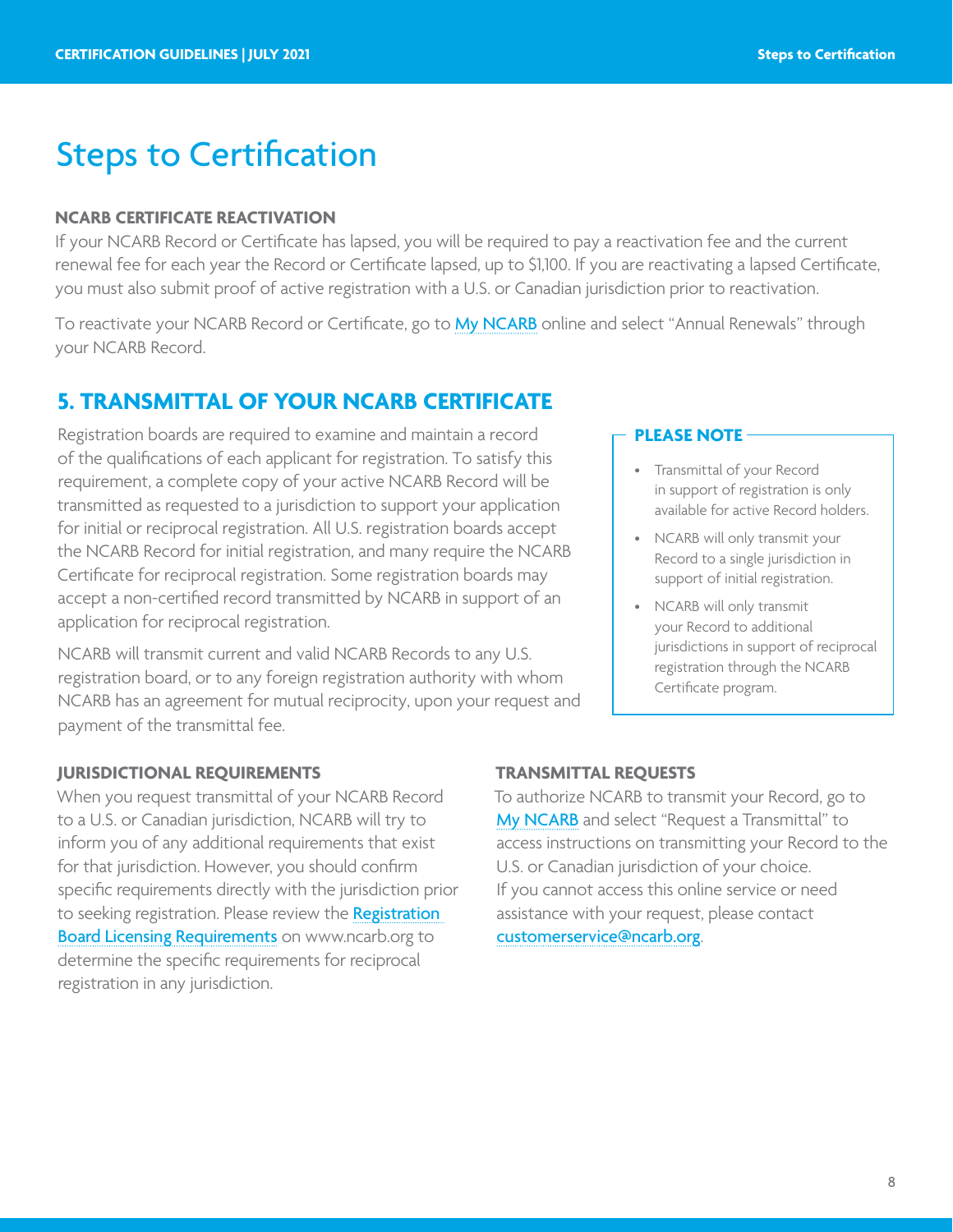## <span id="page-8-0"></span>Certification Requirements

The following requirements for NCARB certification may only be changed by an absolute majority vote of the NCARB Member Boards. Such change becomes effective July 1 following the close of the Annual Business Meeting, or such later date identified in the change, and applies both to applications for certification in process and new applications. If applicants whose applications were in process met all certification requirements that existed prior to the change, they will be eligible for certification. Applicants who fail to complete the NCARB certification process within five years will not be considered "in process" and will be required to satisfy current certification requirements.

## **CHANGES TO THE NCARB EDUCATION STANDARD AND THE AXP**

A change in the *[NCARB Education Standard](https://www.ncarb.org/sites/default/files/Main%20Website/Data%20&%20Resources/Guidelines/EducationGuidelines.pdf)* or the AXP becomes effective on the date of the change as described in a notice given to all Member Boards, at which time such change shall also be posted on NCARB's website. The effective date shall be a minimum of 60 days after the date of such notice. Any change in the *NCARB Education Standard* and the AXP applies both to Records in process and new Records. An existing Record holder who has satisfied the *NCARB Education Standard* and/or the AXP prior to the effective date of the change shall be treated as having satisfied either or both.

### **[SECTION 1](#page-9-0)**

| <b>SECTION 2</b>                                                                                        |
|---------------------------------------------------------------------------------------------------------|
| <b>SECTION 3</b><br>Requirements for Certification of an Architect Registered in a Foreign Jurisdiction |
| <b>SECTION 4</b>                                                                                        |
| <b>SECTION 5</b>                                                                                        |
| <b>APPENDIX A</b>                                                                                       |
| <b>APPENDIX B</b>                                                                                       |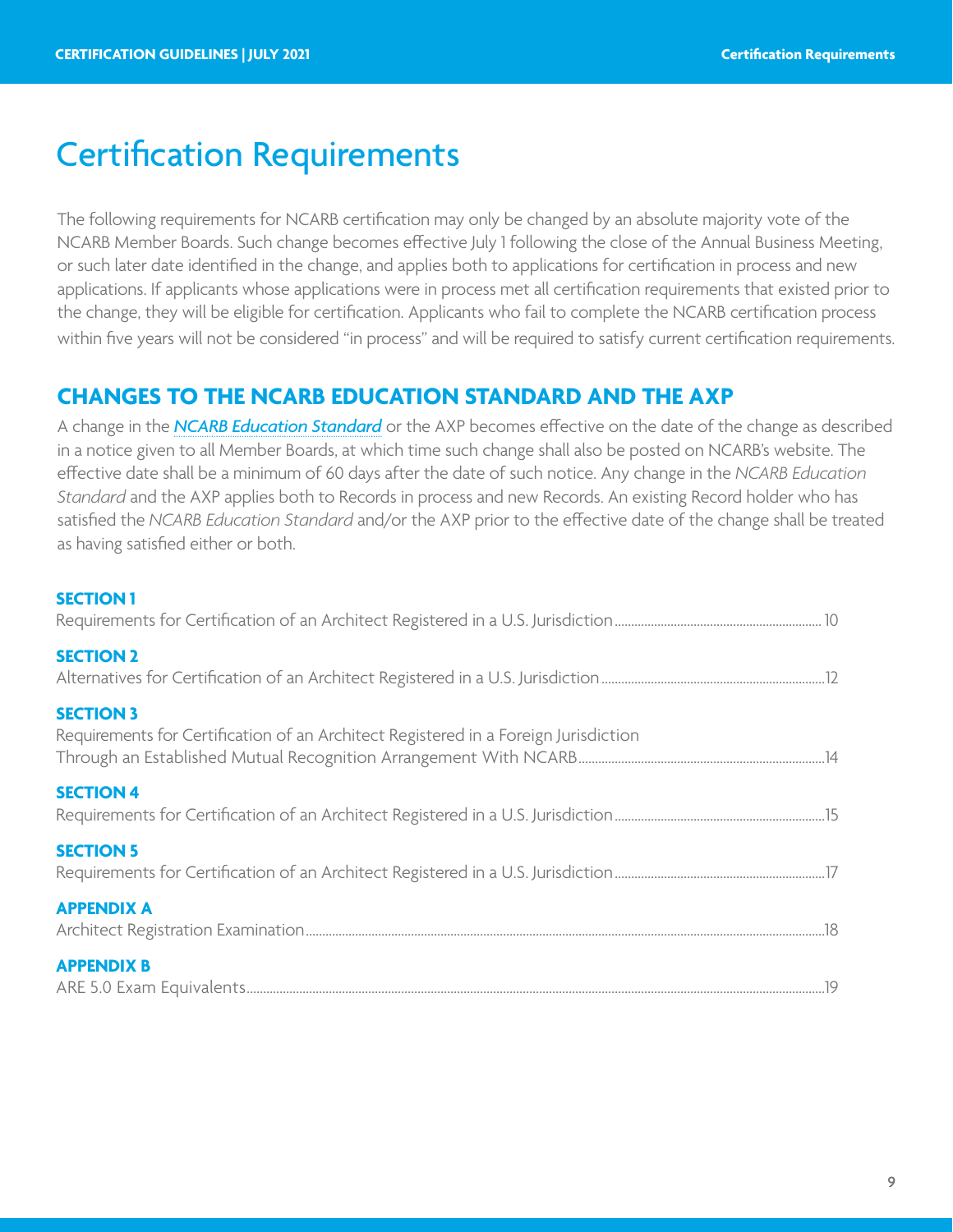## <span id="page-9-0"></span>Requirements for Certification of an Architect Registered in a U.S. Jurisdiction

### **1.1 GOOD CHARACTER**

You must be of good character as verified by employers and an NCARB Member Board where you are registered.

## **1.2 EDUCATION REQUIREMENT**

### **View Alternatives**

You must hold a professional degree in architecture from a program accredited by the National Architectural Accrediting Board (NAAB) or the Canadian Architectural Certification Board (CACB) not later than 24 months after your graduation, or a program that retained its accreditation without revocation to a time 24 months or less before your graduation, or hold a professional degree in architecture certified by the CACB from a Canadian university.

### **1.3 EXPERIENCE REQUIREMENT**

### **View Alternatives**

You must have completed the Architectural Experience Program® (AXP™). To begin participation in the AXP, an applicant shall have established an NCARB Record and met all requirements for eligibility listed in the *[AXP](http://www.ncarb.org/Publications/~/media/Files/PDF/Guidelines/AXP-Guidelines.pdf)  [Guidelines](http://www.ncarb.org/Publications/~/media/Files/PDF/Guidelines/AXP-Guidelines.pdf)*, which may be revised from time to time by NCARB. The *AXP Guidelines d*escribes the specific experience requirements including eligibility to begin participation in the AXP, experience settings, categories, areas, hour minimums and maximums, timely reporting and verification of experience<sup>1</sup>, and the like.

For additional information, please refer to the *AXP Guidelines*.

The [Reporting Requirements](https://www.ncarb.org/gain-axp-experience/record-experience/hourly-reporting/reporting-requirement) identified in the *AXP Guidelines* do not apply to architects registered in the United States or Canada or to architects credentialed by a foreign registration authority pursuing NCARB certification.

### **1.4 EXAMINATION REQUIREMENT**

#### **View Alternatives**

You must have passed the NCARB Architect Registration Examination® (ARE®) or the equivalent, as identified in Appendix B, provided all examinations and the pass/fail standards applied were in accordance with NCARB standards current at the time you took the examination.

For additional information, please refer to the *[ARE Guidelines](https://www.ncarb.org/sites/default/files/ARE-5-Guidelines.pdf)*.

<sup>1</sup> Verification of experience: If you were at the time of the activity already a registered architect and not under the direct supervision of another, the verification must be by a person who observed the activity and who was your partner or a person employed by the same employer. Under no circumstances may you verify your own experience.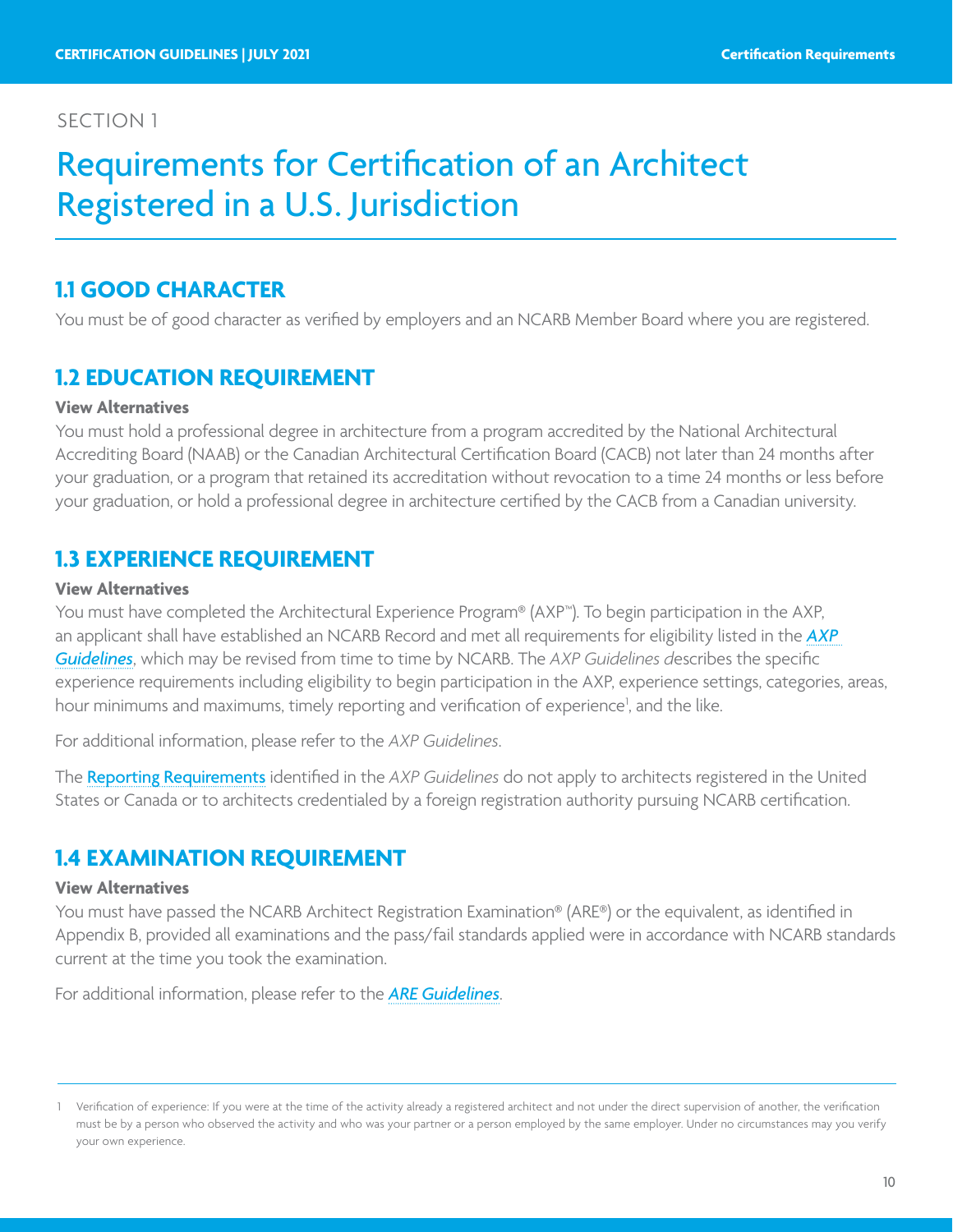## SECTION 1 (CONTINUED)

## **1.5 REGISTRATION REQUIREMENT**

You must hold a current and valid registration to practice architecture issued by an NCARB Member Board.

## **1.6 GENERAL**

In evaluating qualifications, NCARB may, prior to certification, require you to substantiate the quality and character of your experience, even if you have met the technical requirements set forth above.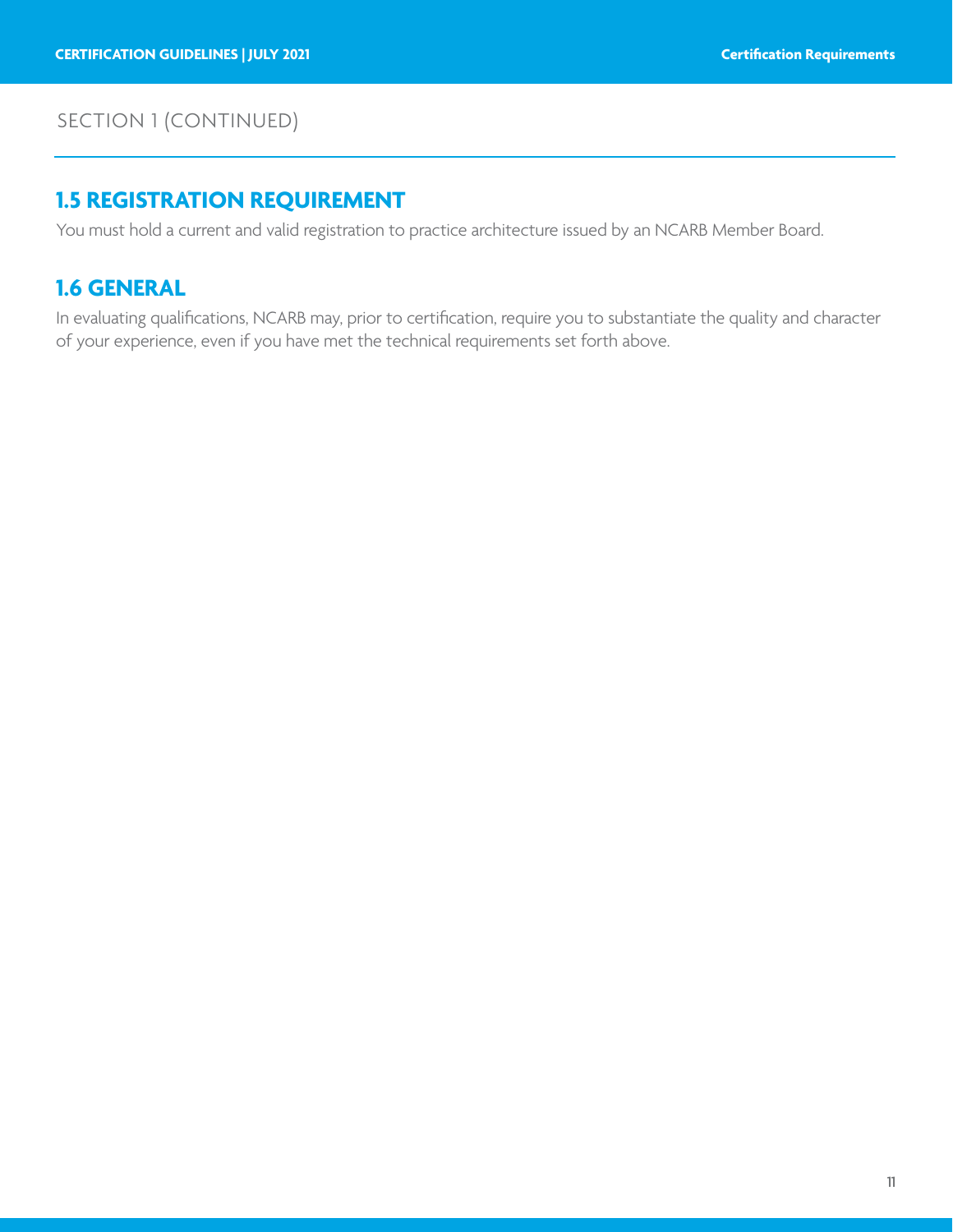## <span id="page-11-0"></span>Alternatives for Certification of an Architect Registered in a U.S. Jurisdiction

## **2.1 GOOD CHARACTER**

You must be of good character as verified by employers and an NCARB Member Board where you are registered.

## **2.2 ALTERNATIVES TO THE EDUCATION REQUIREMENT**

If you do not hold a professional degree in architecture as identified in Section 1.2, NCARB will accept either of the following:

- A. Continuous licensure as an architect for the last three (3) consecutive years in any U.S. jurisdiction with no disciplinary action from any jurisdiction; and Documentation of experience gained prelicensure and/or post-licensure. The experience must be verified either by a supervisor as allowed by the NCARB Architectural Experience Program or by an architect familiar with the work of the applicant:
	- 1. Architects who hold a four-year bachelor's degree that includes significant coursework in architecture (as determined by NCARB) awarded by a U.S. regionally accredited institution or the Canadian equivalent must document two times (2x) the experience requirement of the NCARB Architectural Experience Program.

*\* Bachelor's Degree that includes significant coursework in architecture refers to any baccalaureate degree from an institution with U.S. regional accreditation that is awarded after earning less than 150 semester credits or the quarter-hour equivalent resulting from significant architecture coursework, in an amount determined to be acceptable by NCARB.. The amount of architecture coursework that is required may vary from institution to institution.*

- 2. All other architects whose highest level of education may be high school, associate degree, unrelated bachelor or master degree, or non-U.S. or Canadian degree must:
	- Submit a Certificate Portfolio. Document experience as a licensed architect to satisfy all subject areas of the *NCARB Education Standard* through a portfolio for peer review.
		- i. Architects with 64 or more semester credit hours of postsecondary education have the option to obtain an Education Evaluation Services for Architects (EESA) to identify specific subject-area deficiencies to address through the Certificate Portfolio.
		- ii. The Liberal Arts subject area of the Certificate Portfolio is waived for those with a U.S. or Canadian bachelor degree or higher.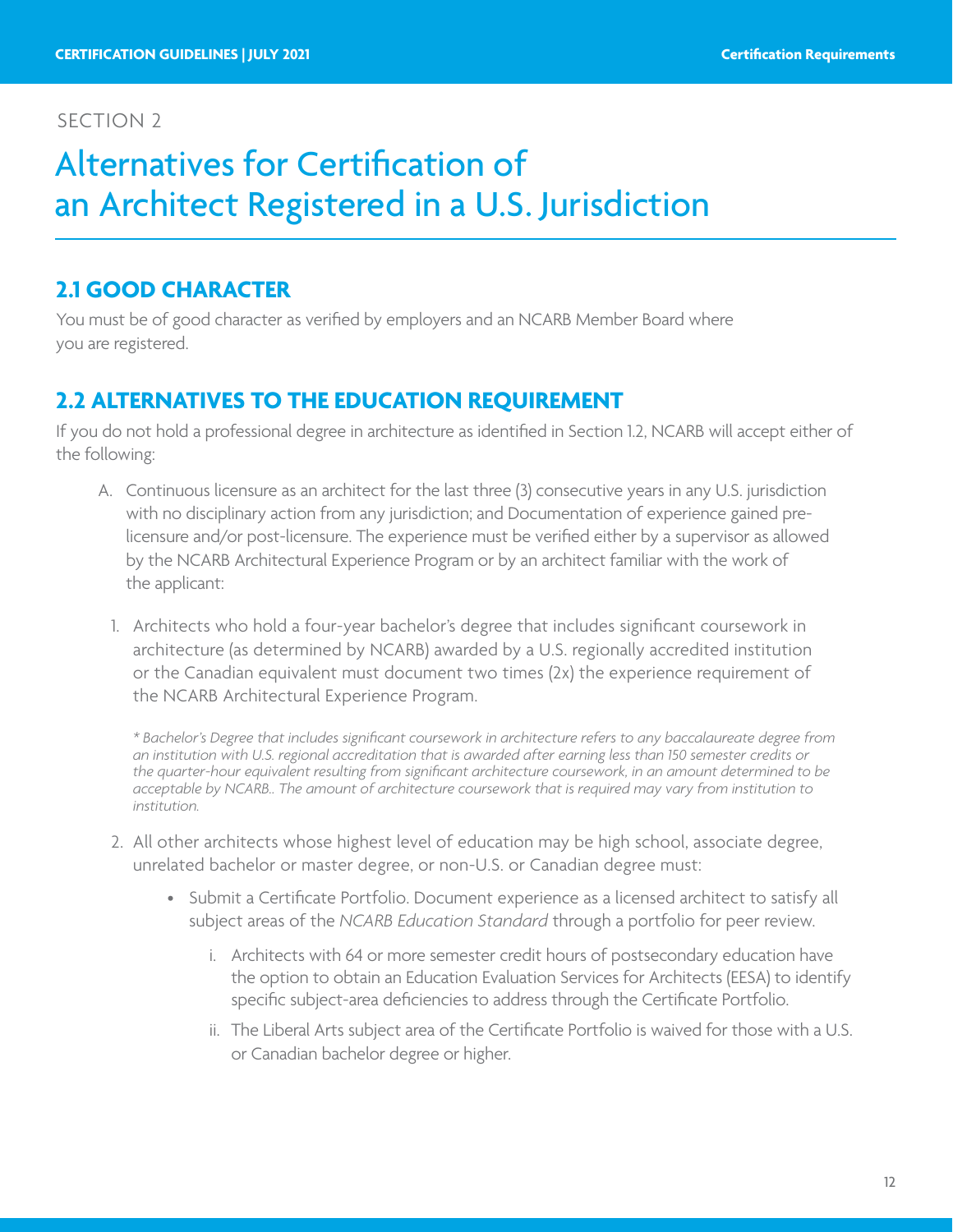### SECTION 2 (CONTINUED)

B. Architects may obtain an Education Evaluation Services for Architects (EESA) NCARB evaluation report stating that he/she has met the *NCARB Education Standard.*

The NCARB Architectural Experience Program is described in the *[AXP Guidelines](http://www.ncarb.org/Publications/~/media/Files/PDF/Guidelines/AXP-Guidelines.pdf)*. The *NCARB Education Standard* is described in the *[Education Guidelines](https://www.ncarb.org/sites/default/files/Main%20Website/Data%20&%20Resources/Guidelines/EducationGuidelines.pdf)*. These documents may be revised from time to time by NCARB.

### **2.3 ALTERNATIVES TO THE EXPERIENCE REQUIREMENT**

In lieu of completing the Experience Requirement identified in Section 1.3, NCARB will accept registration by an NCARB Member Board for at least five consecutive years together with a certification by the applicant that his or her experience as a registered architect met the intent of the AXP in each of the experience areas, and verification by one or more other architects that the applicant obtained such experience. This alternative shall not apply to applicants initially registered after January 1, 2011.

### **2.4 ALTERNATIVES TO THE EXAMINATION REQUIREMENT**

If you fail to meet the examination requirement identified in Section 1.4, you may still be certified in the following circumstances:

- A. If your examination deficiency arose from causes other than having failed a division of an examination under applicable NCARB pass/fail standards, and the deficiency is, in NCARB's judgment, compensated for by your demonstration of competency in the deficient area.
- B. If your registration was based in whole or in part on having passed previous examination equivalents, you are deemed to have passed the corresponding divisions of the ARE. See Appendix B for a table of these qualifying equivalents.

### **2.5 REGISTRATION REQUIREMENT**

You must hold a current and valid registration to practice architecture issued by an NCARB Member Board.

## **2.6 GENERAL**

In evaluating qualifications, NCARB may, prior to certification, require you to substantiate the quality and character of your experience, even if you have met the technical requirements set forth above.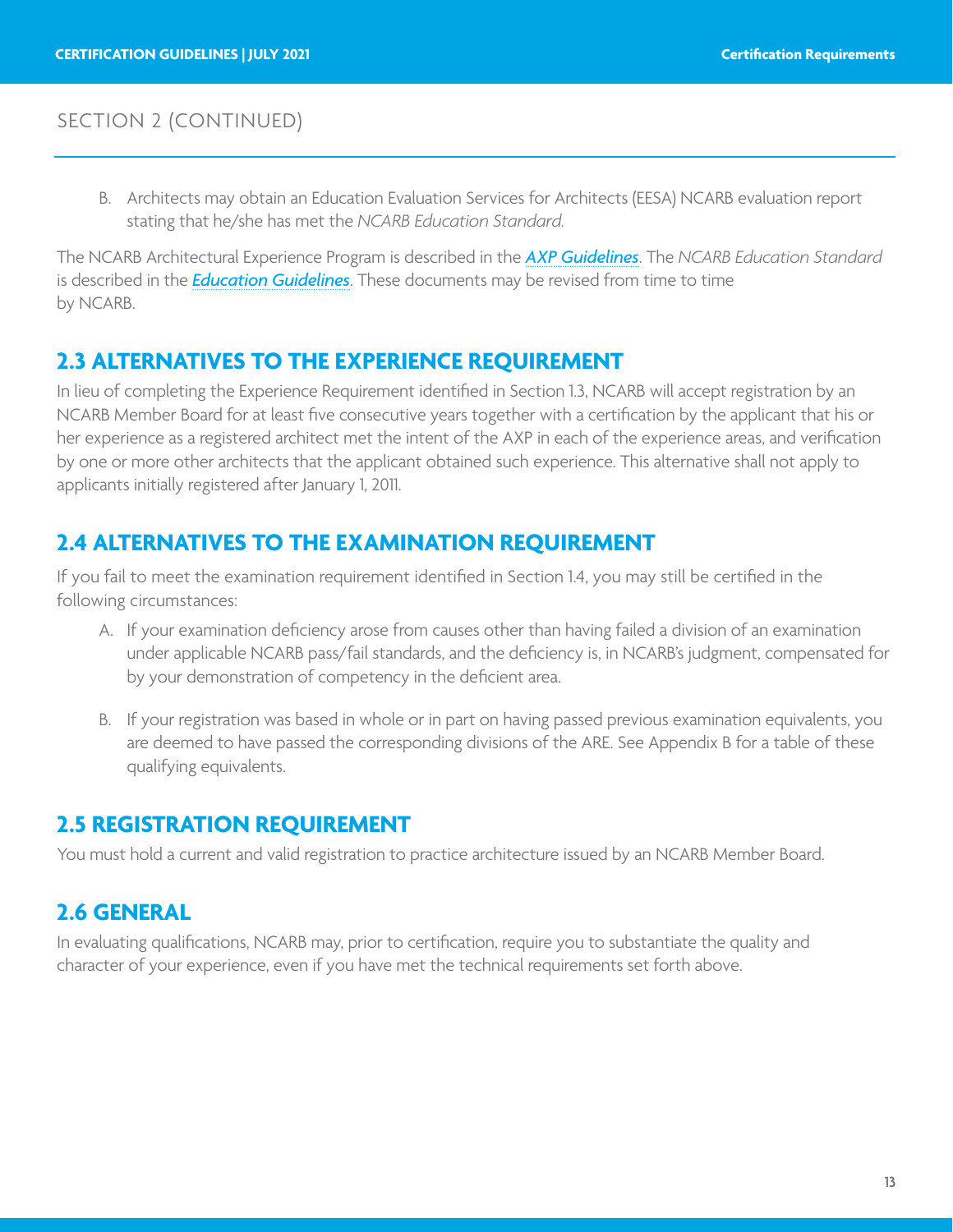## <span id="page-13-0"></span>Requirements for Certification of an Architect Registered in a Foreign Jurisdiction Through Established Mutual Recognition Arrangement With NCARB

NCARB enters into Mutual Recognition Arrangements (MRA) with countries based on a thorough review of their regulatory standards including the education, experience, and examination requirements for licensure. U.S. jurisdictions that choose to become signatories to an MRA will recognize an NCARB Certificate issued in accordance with the terms and conditions of the MRA.

Eligibility requirements and conditions for certification are established by each Agreement/Arrangement. The basic provisions include:

- citizenship or lawful permanent residence in a country that is party to the arrangement;
- licensure in good standing in a signatory jurisdiction in the home country;
- a specific period of post-licensure experience in the home country;
- licensure in the home country that was not obtained through any other foreign reciprocal arrangements.

Please refer to the **[NCARB website](http://www.ncarb.org/Certification-and-Reciprocity/International-Programs.aspx)** for the detailed requirements of each MRA.

Nothing in this section of the *Certification Guidelines* or the individual Mutual Recognition Arrangements precludes an applicant from independently satisfying the education, experience, and examination requirements for licensure in any U.S. or foreign jurisdiction.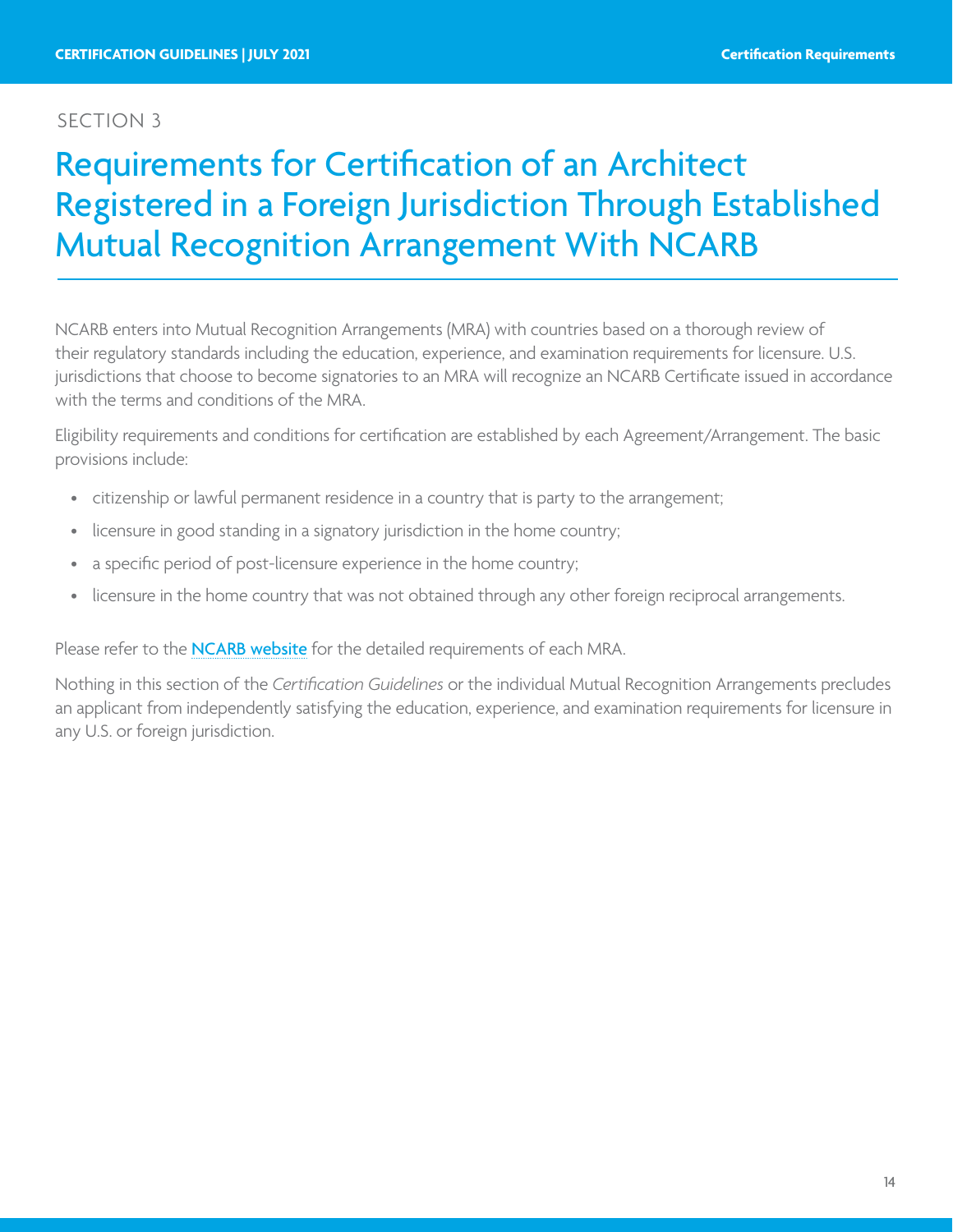## <span id="page-14-0"></span>Requirements for Certification of an Architect Credentialed by a Foreign Registration Authority

A "Foreign Architect" is an individual who holds a current registration in good standing in a country other than the United States or Canada at the time of application, which allows such individual to use the title "architect" and to engage in the unlimited practice of architecture (defined as the ability to provide any architectural services on any type of building in any state, province, territory, or other political subdivision of their national jurisdiction) in that country. A "current registration" may include a license that is eligible for reinstatement upon re-establishment of residency, and/or payment of fees.

## **4.1 GENERAL**

A foreign architect may be granted an NCARB Certificate by meeting the requirements set forth in Section 1, under a mutual recognition agreement ratified by the Member Boards, or under the procedures set forth in this section. NCARB recommends registration be granted to the NCARB Certificate holder by any NCARB Member Board without further examination of credentials.

## **4.2 EDUCATION REQUIREMENT**

You must hold a recognized education credential in an architecture program that leads to a license/credential for the unlimited practice of architecture in the foreign country. You are required to describe such program or submit information describing the program from the accreditation/validation/recognition authority. You are required to have an official transcript of your educational record sent directly to NCARB from the school. Where there is doubt about the nature of the professional degree, an Educational Evaluation Services for Architects (EESA) evaluation may be required.

### **4.3 REGISTRATION REQUIREMENT**

You must be credentialed in a foreign country that has a formal record-keeping mechanism for disciplinary actions in the practice of architecture. You are required to describe the process by which you were credentialed or submit information describing the credentialing process from the credentialing authority that granted the credential, and to arrange for independent verification by the credentialing authority directly to NCARB showing that your credential has been granted and is currently in good standing. You are also required to describe the process by which and the reasons for which disciplinary actions may be taken against architects and the system in which these actions are recorded, or to submit information provided by the disciplinary authority in this regard. You shall secure a written statement from your credentialing authority stating that you either have no record of a disciplinary action or if such record exists, describing such action and its current status. This statement must be sent directly to NCARB from the credentialing authority.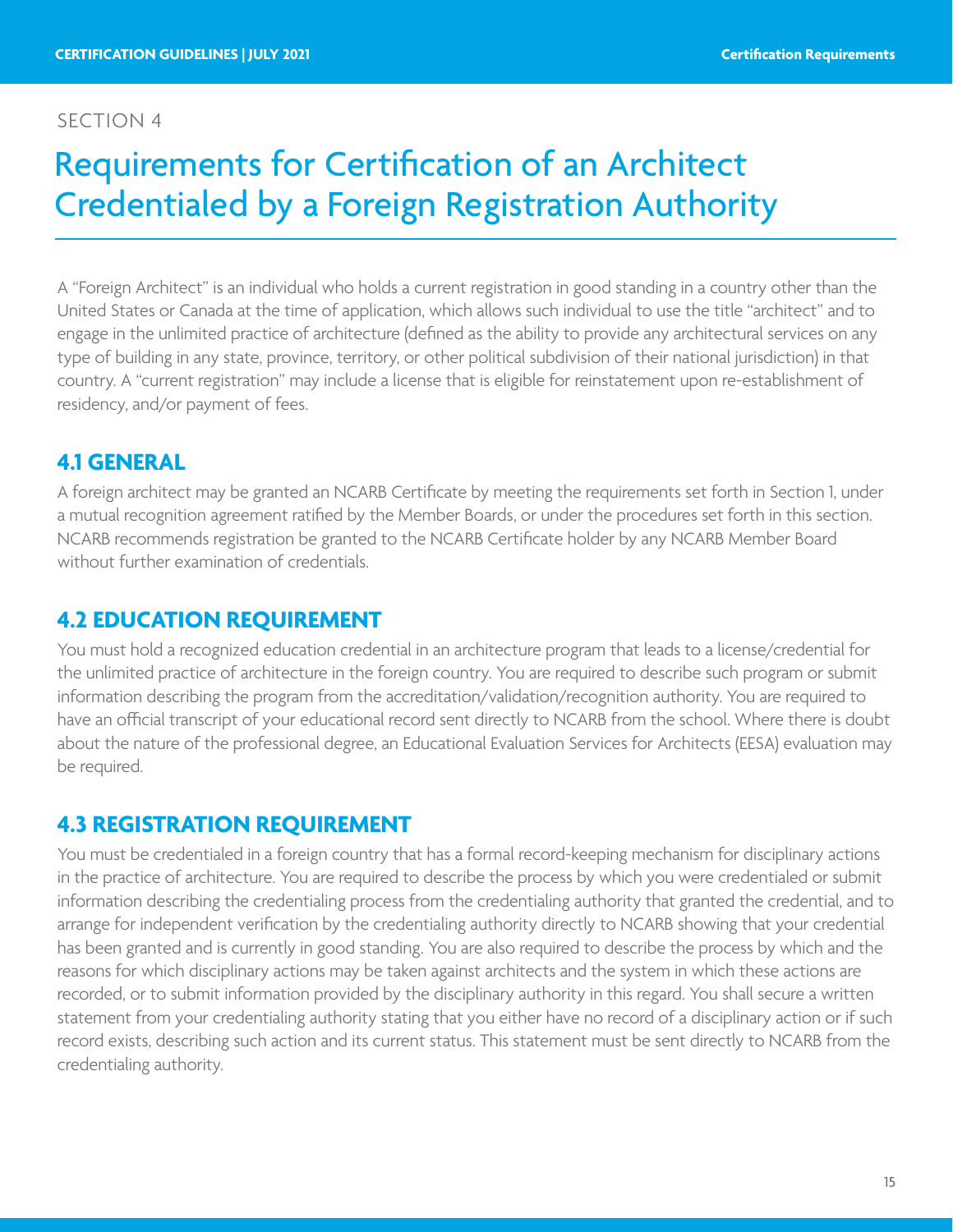## SECTION 4 (CONTINUED)

## **4.4 EXPERIENCE REQUIREMENT**

You must document completion of the NCARB Architectural Experience Program® (AXP™).

## **4.5 EXAMINATION REQUIREMENT**

You must pass the Architect Registration Examination® (ARE®).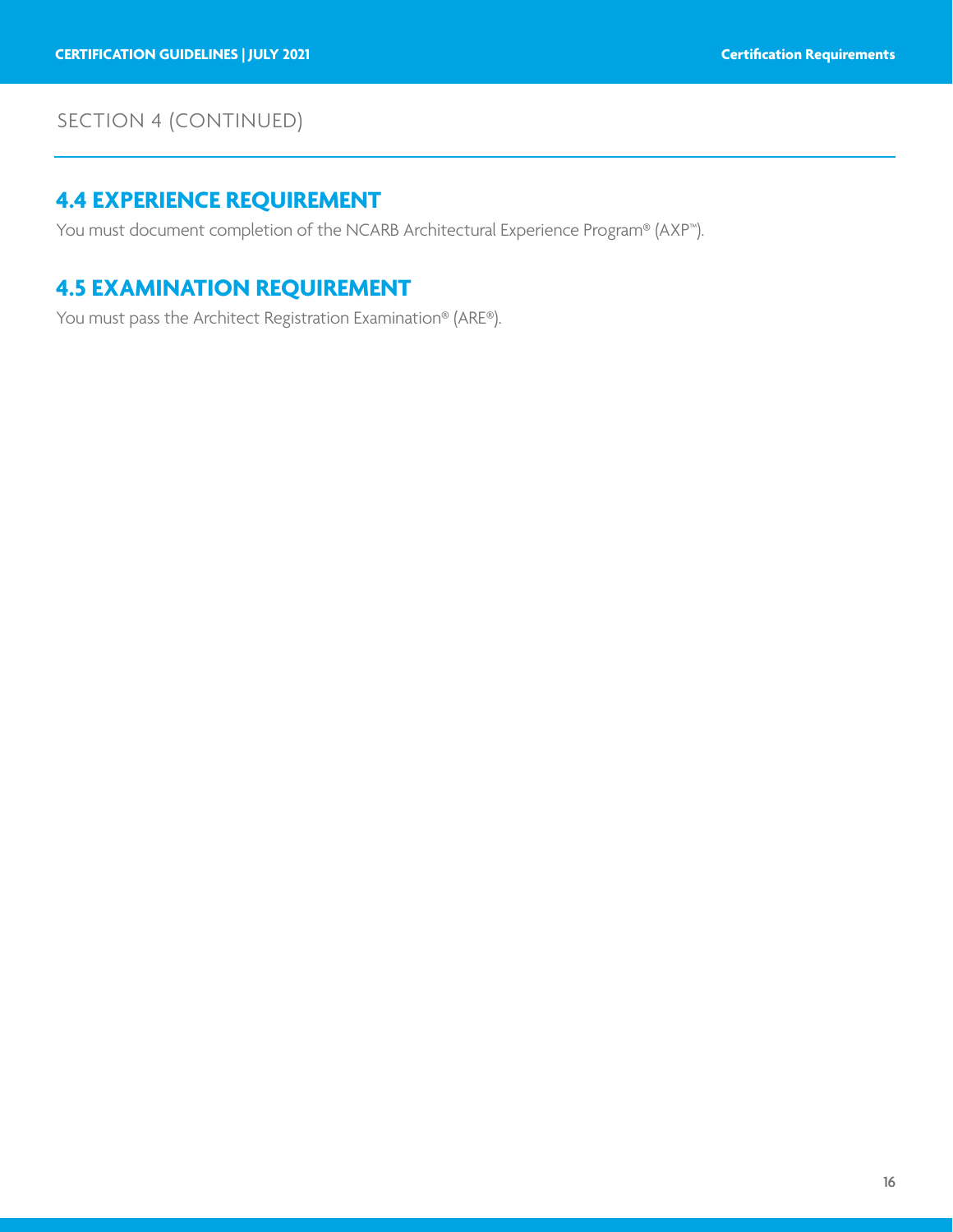## <span id="page-16-0"></span>Revocation and Reinstatement of an NCARB Certificate

### **REVOKING A CERTIFICATE**

NCARB will revoke your Certificate if:

- A Member Board has revoked (without limitation as to time) your registration for a cause other than nonpayment of renewal fees or failure to file information with the Member Board; or
- Facts are subsequently revealed that show you were actually ineligible for the Certificate at the time of certification.

NCARB may revoke your Certificate if:

- A Member Board or a court makes a finding, not reversed on appeal, that you have, in the conduct of your architectural practice, violated the law, or have engaged in conduct involving wanton disregard for the rights of others; or
- You have surrendered or allowed your registration to lapse in connection with pending or threatened disciplinary action; or
- A Member Board has denied you registration for a cause other than the failure to comply with the education, experience, age, residency, or other technical qualifications for registration in that jurisdiction; or
- You have willfully misstated a material fact in a formal submission to NCARB.

## **REINSTATING A CERTIFICATE**

NCARB may reinstate a previously revoked Certificate if the cause of the revocation has been removed, corrected, or otherwise remedied.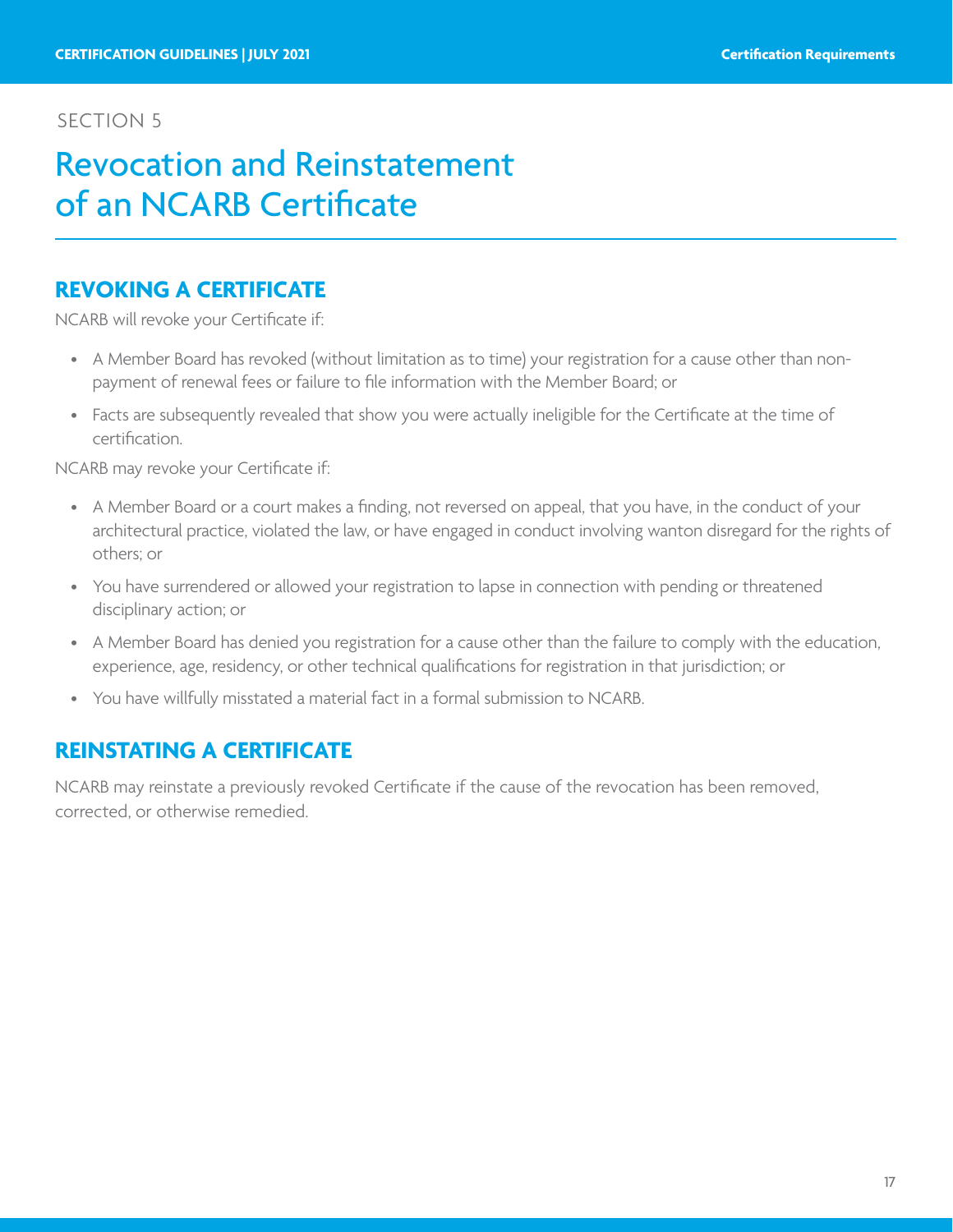### <span id="page-17-0"></span>APPENDIX A

## Architect Registration Examination

## **DESCRIPTION**

The content of the Architect Registration Examination (ARE) is based on the knowledge and skills required of a newly registered architect, practicing independently, to provide architectural services. The ARE evaluates an applicant's competence in the provision of architectural services to protect the public health, safety, and welfare.

To begin taking the ARE, an applicant shall have fulfilled all requirements for eligibility established by his or her jurisdiction and shall have established an NCARB Record. To complete the ARE, an applicant must achieve a passing grade on each division.

## **FIVE-YEAR ROLLING CLOCK**

For all initial candidates for licensure, a passing grade for any division of the ARE shall be valid for an initial period of five years, plus any extension granted under the rolling clock extension policy, after which time the division will expire unless the candidate has completed the ARE.

Applicants for NCARB certification that completed the ARE or were licensed:

- A. Prior to January 1, 2006, will not have any divisions governed by the five-year rolling clock.
- B. Prior to July 1, 2014, will have only divisions passed after January 1, 2006, governed by the five-year rolling clock.
- C. On July 1, 2014 or later, will have all divisions governed by the five-year rolling clock.

Any applicant for NCARB certification that is determined to be deficient in a division of the ARE will have to test and pass that division, or the then current exam equivalents, to earn NCARB certification. Those deficient examinations, standing alone, shall be subject to the five-year rolling clock.

## **ROLLING CLOCK EXTENSION**

NCARB may allow a reasonable extension to a division expiration period in circumstances where completion of the ARE is prevented by the birth or adoption of a child, by a serious medical condition, by active duty in military service, or by other like causes. An applicant may request such an extension by submitting a timely written application and supporting documentation as prescribed by NCARB. Upon proper application NCARB will allow parents of newborn infants or newly adopted children a six-month extension to the end of such division expiration period if the birth or adoption of their child occurs within such rolling clock period.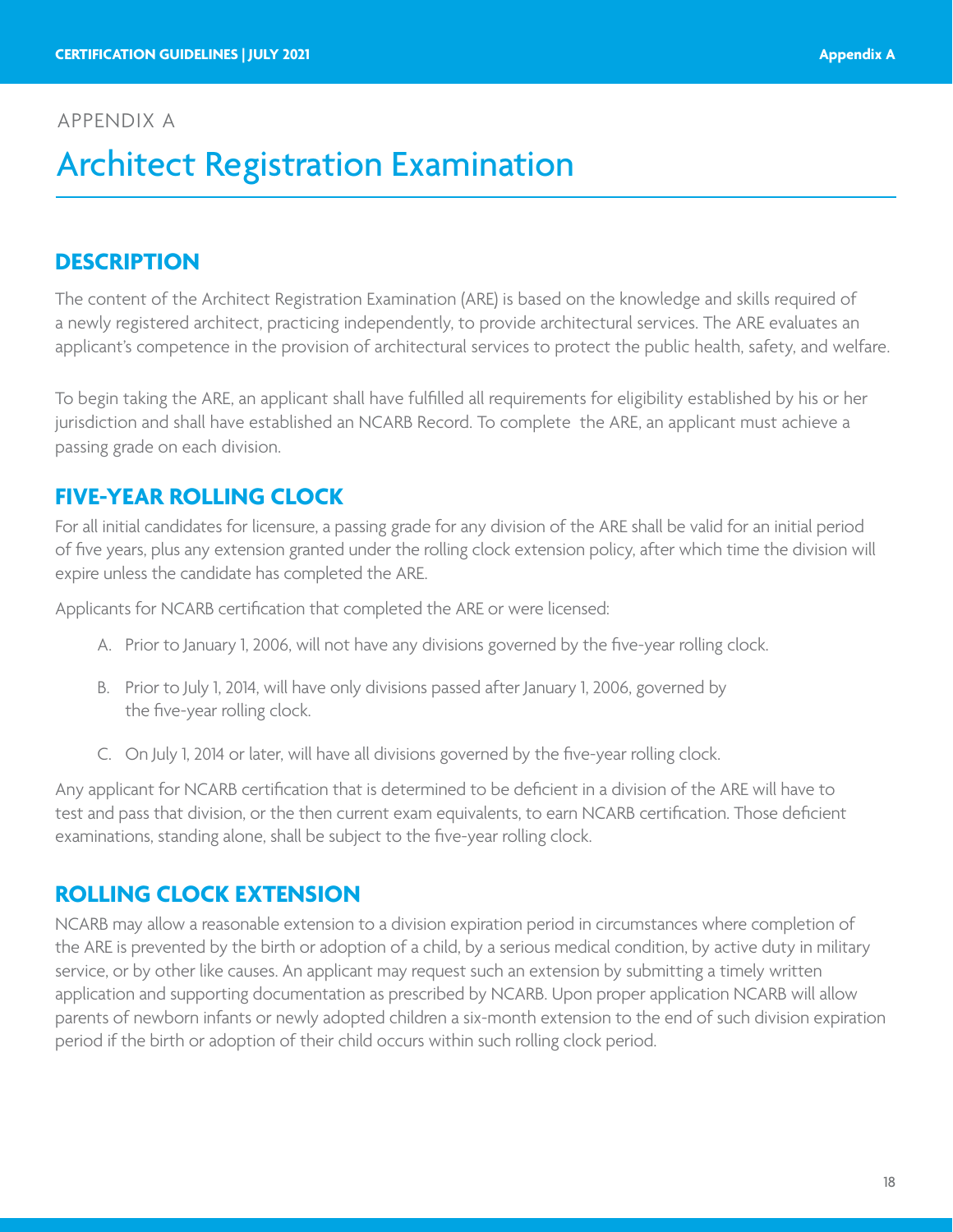### <span id="page-18-0"></span>APPENDIX B

## ARE 5.0 Exam Equivalents

Applicants for NCARB certification that completed a previous version of the ARE must have passed examination equivalents equal to those of the current ARE as defined below. Applicants that do not achieve all examination equivalents shall be required to pass the unachieved division(s) identified to meet the examination requirement for the NCARB Certificate.

Practice Management (ARE 5.0) AND Project Management (ARE 5.0) are satisfied by successfully completing one examination in each of the following **FOUR** groups:

#### **GROUP 1:**

| 1. Construction Documents & Services (ARE 4.0)        | $(2008 - 2018)$   |
|-------------------------------------------------------|-------------------|
| 2. Construction Documents & Services - ARE 3.1        |                   |
| and prior computer-based versions                     | $(1997 - 2009)$   |
| 3. Division I of the ARE                              | $(1983 - 1996)$   |
| 4. Professional Examination-Section B, Part IV        | $(1978 - 1982)$   |
| 5. Professional Examination Part IV                   | $(1973 - 1977)$   |
| 6. Examination Syllabus H                             | $(1954 - 1975)$   |
| 7. Section 6 of the CALE                              | $(1987 - 1989)$   |
| <b>GROUP 2:</b>                                       |                   |
| 1. Construction Documents & Services (ARE 4.0)        | $(2008 - 2018)$   |
| 2. Building Technology                                | $(1997 - 2009)$   |
| 3. Division C of the ARE                              | $(1983 - 1996)$   |
| 4. Professional Examination–Section A                 | $(1979 - 1982)$   |
| 5. Qualifying Test E and F                            | $(1977 - 1978)$   |
| 6. Equivalency Examination III                        | $(1973 - 1976)$   |
| 7. Examination Syllabus E                             | $(1954 - 1975)$   |
| 8. Section 9 of the CALE                              | $(1987 - 1989)$   |
| <b>GROUP 3:</b>                                       |                   |
| 1. Programming, Planning & Practice (ARE 4.0)         | $(2008 - 2018)$   |
| 2. Pre-Design                                         | $(1997 - 2009)$   |
| 3. Division A of the ARE                              | $(1983 - 1996)$   |
| 4. Professional Examination-Section B, Parts I and II | $(1979 - 1982)$   |
| 5. Professional Examination Parts I and II            | $(1973 - 1978)$   |
| 6. Examination Syllabus C                             | $(1954 - 1975)$   |
| 7. Section 7 of the CALE                              | $(1987 - 1989)$   |
| <b>GROUP 4:</b>                                       |                   |
| 1. Programming, Planning & Practice (ARE 4.0)         | $(2008 - 2018)$   |
| 2. Site Planning                                      | $(1997 - 2009)^1$ |
| 3. Division B (Written and Graphic) of the ARE        | $(1988 - 1996)$   |
| 4. Division B of the ARE                              | $(1983 - 1987)$   |
| 5. Professional Examination-Section A                 | $(1979 - 1982)$   |
| 6. Qualifying Test E and F                            | $(1977 - 1978)$   |
| 7. Equivalency Examination III                        | $(1973 - 1976)$   |
| 8. Examination Syllabus D                             | $(1954 - 1975)$   |
| 9. Section 8 of the CALE                              | $(1987 - 1989)$   |
|                                                       |                   |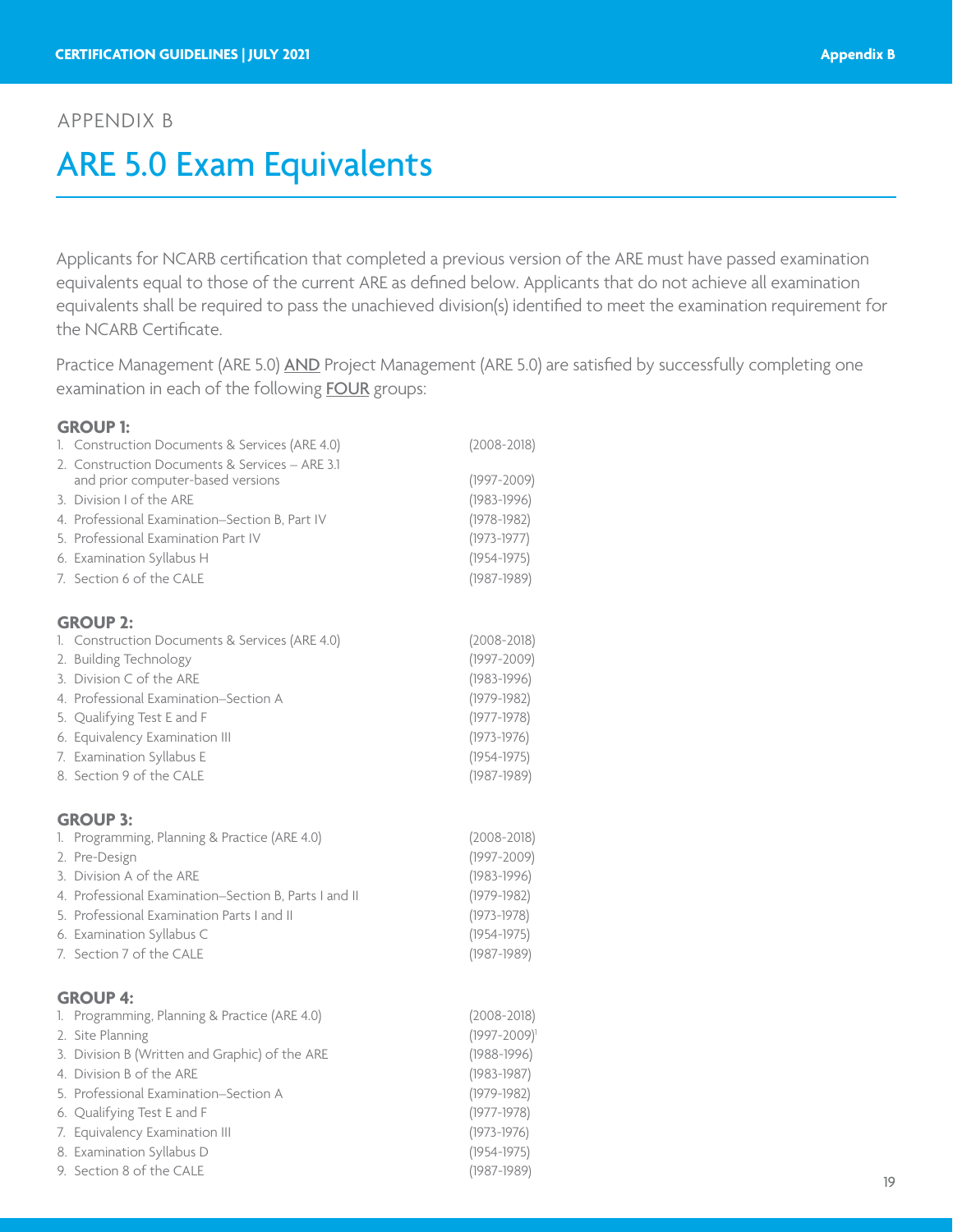Project Planning & Design (ARE 5.0) is satisfied by successfully completing one examination in each of the following **SEVEN** groups:

#### **GROUP 1:**

| 1. Site Planning & Design (ARE 4.0)            | $(2008 - 2018)$ |
|------------------------------------------------|-----------------|
| 2. Site Planning                               | $(1997 - 2009)$ |
| 3. Division B (Written and Graphic) of the ARE | $(1988 - 1996)$ |
| 4. Division B of the ARE                       | $(1983 - 1987)$ |
| 5. Professional Examination–Section A          | $(1979 - 1982)$ |
| 6. Qualifying Test E and F                     | $(1977 - 1978)$ |
| 7. Equivalency Examination III                 | $(1973 - 1976)$ |
| 8. Examination Syllabus D                      | $(1954 - 1975)$ |
| 9. Section 8 of the CALE                       | $(1987 - 1989)$ |

#### **GROUP 2:**

| UNUUF 4.                                            |                 |
|-----------------------------------------------------|-----------------|
| 1. Building Design & Construction Systems (ARE 4.0) | $(2008 - 2018)$ |
| 2. Building Design/Materials & Methods              | $(1997 - 2009)$ |
| 3. Division H of the ARE                            | $(1983 - 1996)$ |
| 4. Professional Examination-Section B, Part III     | $(1978 - 1982)$ |
| 5. Qualifying Test C                                | $(1978 - 1982)$ |
| 6. Professional Examination Part III                | $(1973 - 1977)$ |
| 7. Equivalency Examination II                       | $(1974 - 1976)$ |
| 8. Examination Syllabus F                           | $(1954 - 1975)$ |
| 9. Section 5 of the CALE                            | $(1987 - 1989)$ |
|                                                     |                 |

#### **GROUP 3:**

| 1. Building Design & Construction Systems (ARE 4.0) | $(2008 - 2018)$   |
|-----------------------------------------------------|-------------------|
| 2. Building Technology                              | $(1997 - 2009)^2$ |
| 3. Division C of the ARE                            | $(1983 - 1996)$   |
| 4. Professional Examination–Section A               | $(1979 - 1982)$   |
| 5. Qualifying Test E and F                          | $(1977 - 1978)$   |
| 6. Equivalency Examination III                      | $(1973 - 1976)$   |
| 7. Examination Syllabus E                           | $(1954 - 1975)$   |
| 8. Section 9 of the CALE                            | $(1987 - 1989)$   |

#### **GROUP 4:**

| 1. Structural Systems (ARE 4.0)                 | $(2008 - 2018)$ |
|-------------------------------------------------|-----------------|
| 2. General Structures                           | $(1997 - 2009)$ |
| 3. Division D/F of the ARE                      | $(1988 - 1996)$ |
| 4. Divisions D and F of the ARE                 | $(1983 - 1987)$ |
| 5. Professional Examination–Section B, Part III | $(1979 - 1982)$ |
| 6. Qualifying Test B                            | $(1977 - 1982)$ |
| 7. Professional Examination Part III            | $(1973 - 1978)$ |
| 8. Equivalency Examination II                   | $(1973 - 1976)$ |
| 9. Examination Syllabus G                       | $(1954 - 1975)$ |
| 10. Section 1 of the CALE                       | (1989)          |
| 11. Sections 1 and 3 of the CALE                | (1987-1988)     |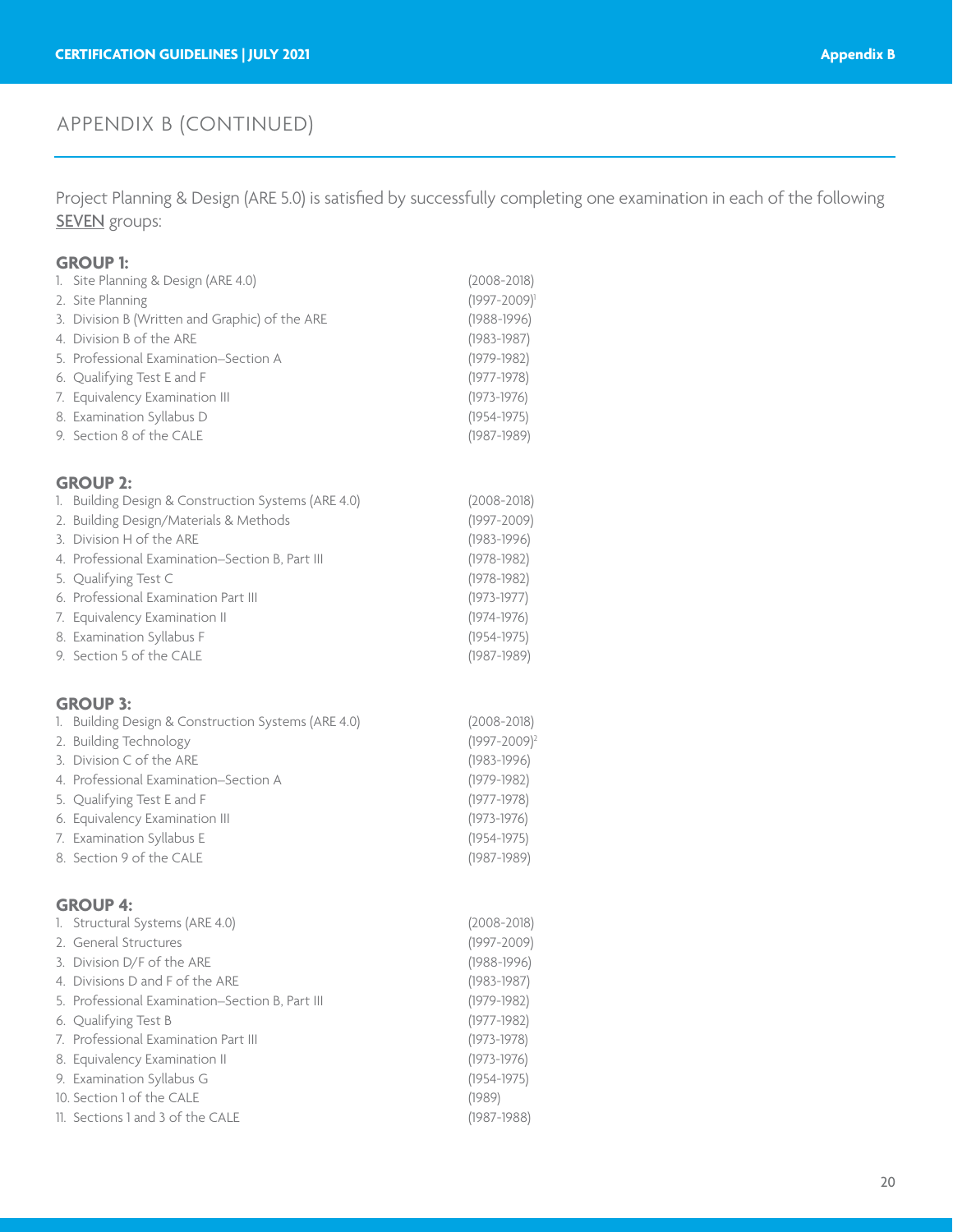### **GROUP 5:**

| 1. Structural Systems (ARE 4.0)                 | $(2008 - 2018)$ |
|-------------------------------------------------|-----------------|
| 2. Lateral Forces                               | $(1997 - 2009)$ |
| 3. Division E of the ARE                        | $(1983 - 1996)$ |
| 4. Professional Examination–Section B, Part III | $(1978 - 1982)$ |
| 5. Qualifying Test B                            | $(1977 - 1982)$ |
| 6. Professional Examination Part III            | $(1973 - 1978)$ |
| 7. Equivalency Examination II                   | $(1973 - 1976)$ |
| 8. Examination Syllabus G                       | $(1965 - 1975)$ |
| 9. Section 2 of the CALE                        | $(1987 - 1989)$ |

### **GROUP 6:**

| 1. Building Systems (ARE 4.0)                   | $(2008 - 2018)$ |
|-------------------------------------------------|-----------------|
| 2. Mechanical & Electrical Systems              | $(1997 - 2009)$ |
| 3. Division G of the ARE                        | $(1983 - 1996)$ |
| 4. Professional Examination-Section B, Part III | $(1978 - 1982)$ |
| 5. Qualifying Test D                            | $(1977 - 1982)$ |
| 6. Professional Examination Part III            | $(1973 - 1978)$ |
| 7. Equivalency Examination II                   | $(1973 - 1976)$ |
| 8. Examination Syllabus I                       | $(1954 - 1975)$ |
| 9. Section 4 of the CALE                        | $(1987 - 1989)$ |
|                                                 |                 |

### **GROUP 7:**

| 1. Schematic Design (ARE 4.0)         | $(2008 - 2018)$   |
|---------------------------------------|-------------------|
| 2. Building Planning                  | $(1997 - 2009)^2$ |
| 3. Division C of the ARE              | $(1983 - 1996)$   |
| 4. Professional Examination–Section A | $(1979 - 1982)$   |
| 5. Qualifying Test E and F            | $(1977 - 1978)$   |
| 6. Equivalency Examination III        | $(1973 - 1976)$   |
| 7. Examination Syllabus E             | $(1954 - 1975)$   |
| 8. Section 9 of the CALE              | $(1987 - 1989)$   |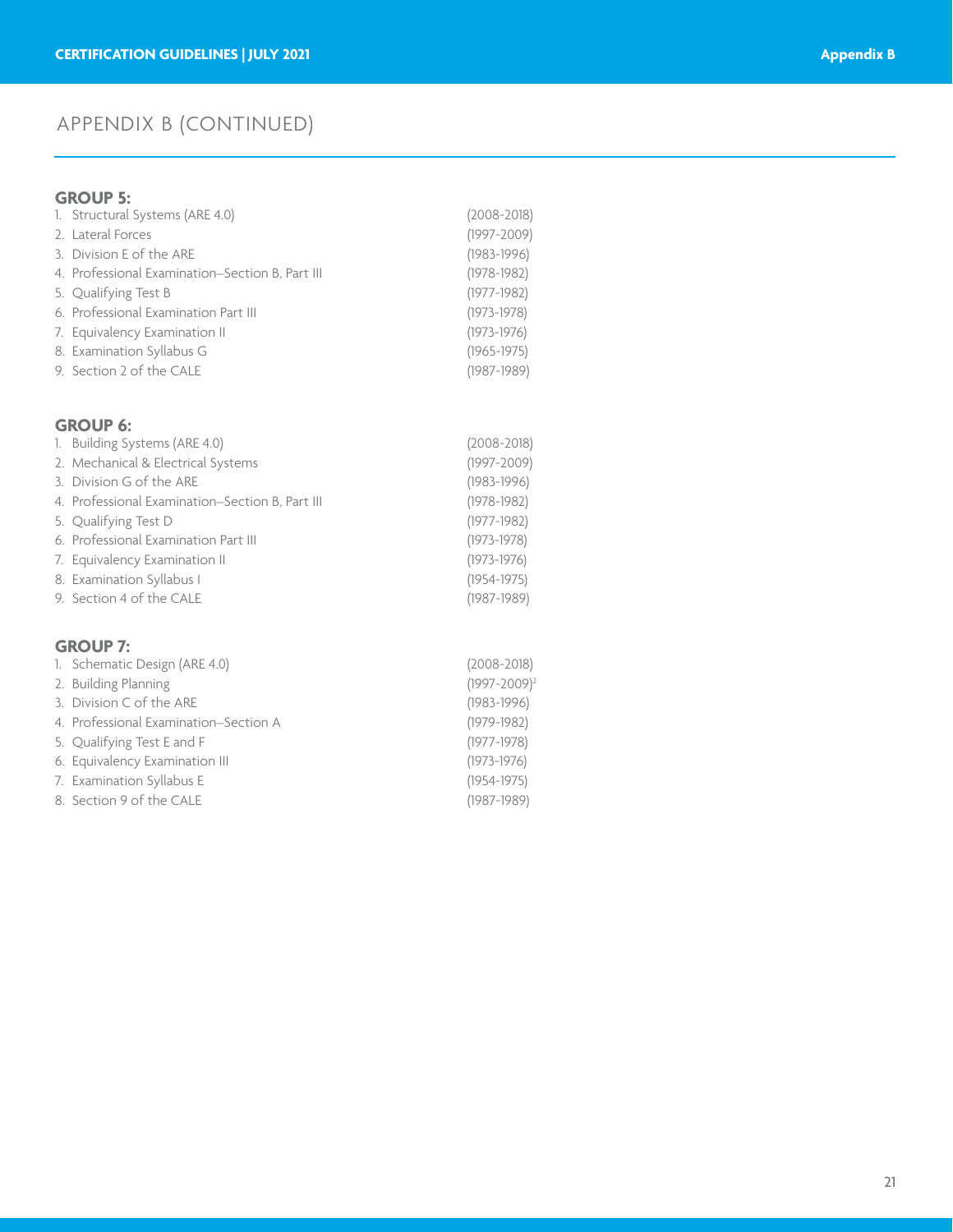Project Development & Documentation (ARE 5.0) is satisfied by successfully completing one examination in each of the following **SIX** groups:

#### **GROUP 1:**

| 1. Construction Documents & Services (ARE 4.0)                                      | $(2008 - 2018)$ |
|-------------------------------------------------------------------------------------|-----------------|
| 2. Construction Documents & Services - ARE 3.1 and prior<br>computer-based versions | $(1997 - 2009)$ |
| 3. Division I of the ARE                                                            | $(1983 - 1996)$ |
| 4. Professional Examination–Section B, Part IV                                      | $(1978 - 1982)$ |
| 5. Professional Examination Part IV                                                 | $(1973 - 1977)$ |
| 6. Examination Syllabus H                                                           | $(1954 - 1975)$ |
| 7. Section 6 of the CALE                                                            | $(1987 - 1989)$ |
|                                                                                     |                 |

### **GROUP 2:**

| 1. Construction Documents & Services (ARE 4.0) | $(2008 - 2018)$ |
|------------------------------------------------|-----------------|
| 2. Building Technology                         | $(1997 - 2009)$ |
| 3. Division C of the ARE                       | $(1983 - 1996)$ |
| 4. Professional Examination–Section A          | $(1979 - 1982)$ |
| 5. Qualifying Test E and F                     | $(1977 - 1978)$ |
| 6. Equivalency Examination III                 | $(1973 - 1976)$ |
| 7. Examination Syllabus E                      | $(1954 - 1975)$ |
| 8. Section 9 of the CALE                       | $(1987 - 1989)$ |
|                                                |                 |

#### **GROUP 3:**

| ------                                              |                 |
|-----------------------------------------------------|-----------------|
| 1. Building Design & Construction Systems (ARE 4.0) | $(2008 - 2018)$ |
| 2. Building Design/Materials & Methods              | $(1997 - 2009)$ |
| 3. Division H of the ARE                            | $(1983 - 1996)$ |
| 4. Professional Examination–Section B, Part III     | $(1978 - 1982)$ |
| 5. Qualifying Test C                                | $(1978 - 1982)$ |
| 6. Professional Examination Part III                | $(1973 - 1977)$ |
| 7. Equivalency Examination II                       | $(1974 - 1976)$ |
| 8. Examination Syllabus F                           | $(1954 - 1975)$ |
| 9. Section 5 of the CALE                            | $(1987 - 1989)$ |

#### **GROUP 4:**

| 1. Structural Systems (ARE 4.0)                 | $(2008 - 2018)$ |
|-------------------------------------------------|-----------------|
| 2. General Structures                           | $(1997 - 2009)$ |
| 3. Division D/F of the ARE                      | $(1988 - 1996)$ |
| 4. Divisions D and F of the ARE                 | $(1983 - 1987)$ |
| 5. Professional Examination-Section B, Part III | $(1979 - 1982)$ |
| 6. Qualifying Test B                            | $(1977 - 1982)$ |
| 7. Professional Examination Part III            | $(1973 - 1978)$ |
| 8. Equivalency Examination II                   | $(1973 - 1976)$ |
| 9. Examination Syllabus G                       | $(1954 - 1975)$ |
| 10. Section 1 of the CALE                       | (1989)          |
| 11. Sections 1 and 3 of the CALE                | $(1987 - 1988)$ |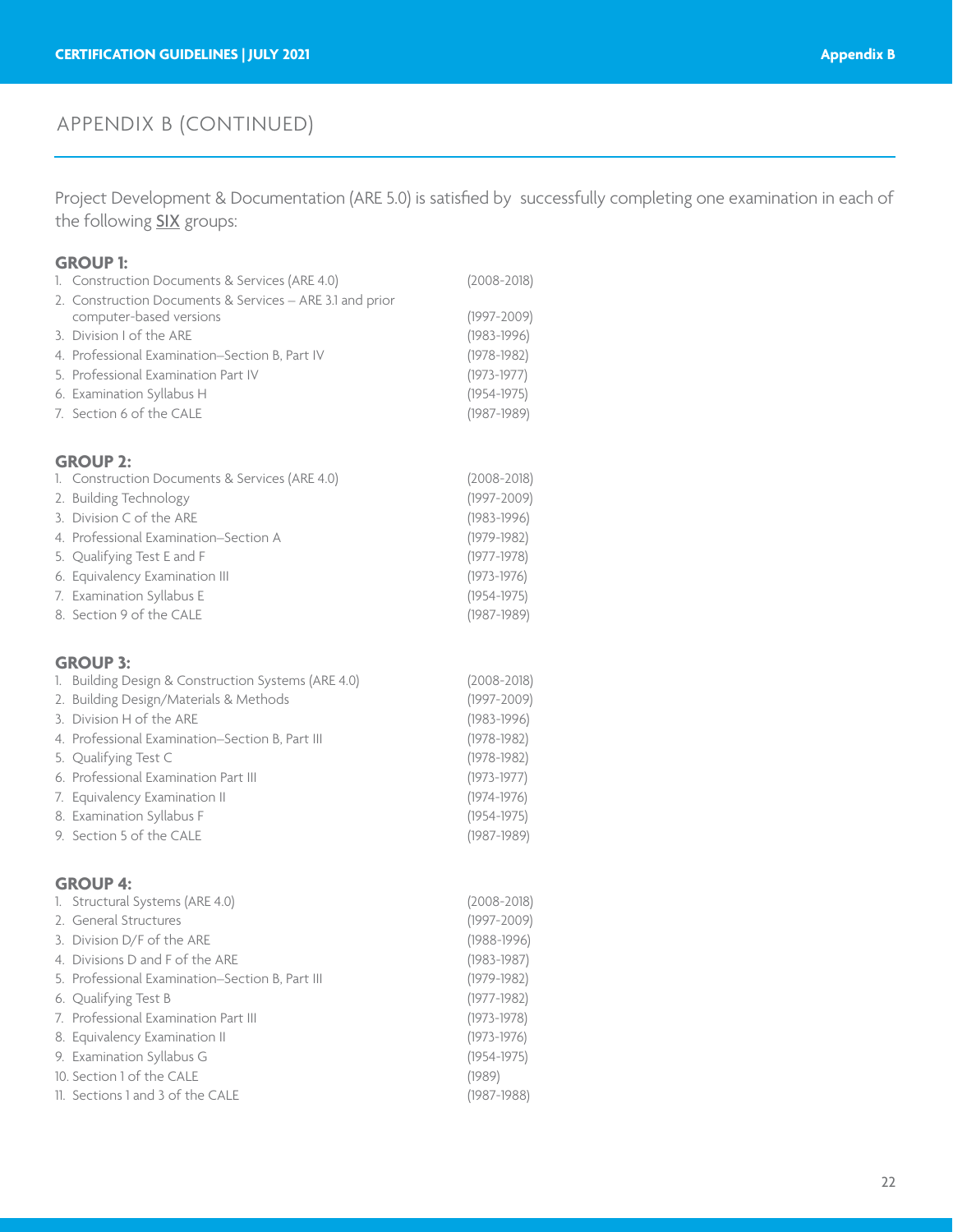### **GROUP 5:**

| 1. Structural Systems (ARE 4.0)                 | $(2008 - 2018)$ |
|-------------------------------------------------|-----------------|
| 2. Lateral Forces                               | $(1997 - 2009)$ |
| 3. Division E of the ARE                        | $(1983 - 1996)$ |
| 4. Professional Examination-Section B, Part III | $(1978 - 1982)$ |
| 5. Qualifying Test B                            | $(1977 - 1982)$ |
| 6. Professional Examination Part III            | $(1973 - 1978)$ |
| 7. Equivalency Examination II                   | $(1973 - 1976)$ |
| 8. Examination Syllabus G                       | $(1965 - 1975)$ |
| 9. Section 2 of the CALE                        | $(1987 - 1989)$ |
|                                                 |                 |

### **GROUP 6:**

| 1. Building Systems (ARE 4.0)                   | $(2008 - 2018)$ |
|-------------------------------------------------|-----------------|
| 2. Mechanical & Electrical Systems              | $(1997 - 2009)$ |
| 3. Division G of the ARE                        | $(1983 - 1996)$ |
| 4. Professional Examination–Section B, Part III | $(1978 - 1982)$ |
| 5. Qualifying Test D                            | $(1977 - 1982)$ |
| 6. Professional Examination Part II             | $(1973 - 1978)$ |
| 7. Equivalency Examination II                   | $(1973 - 1976)$ |
| 8. Examination Syllabus I                       | $(1954 - 1975)$ |
| 9. Section 4 of the CALE                        | $(1987 - 1989)$ |